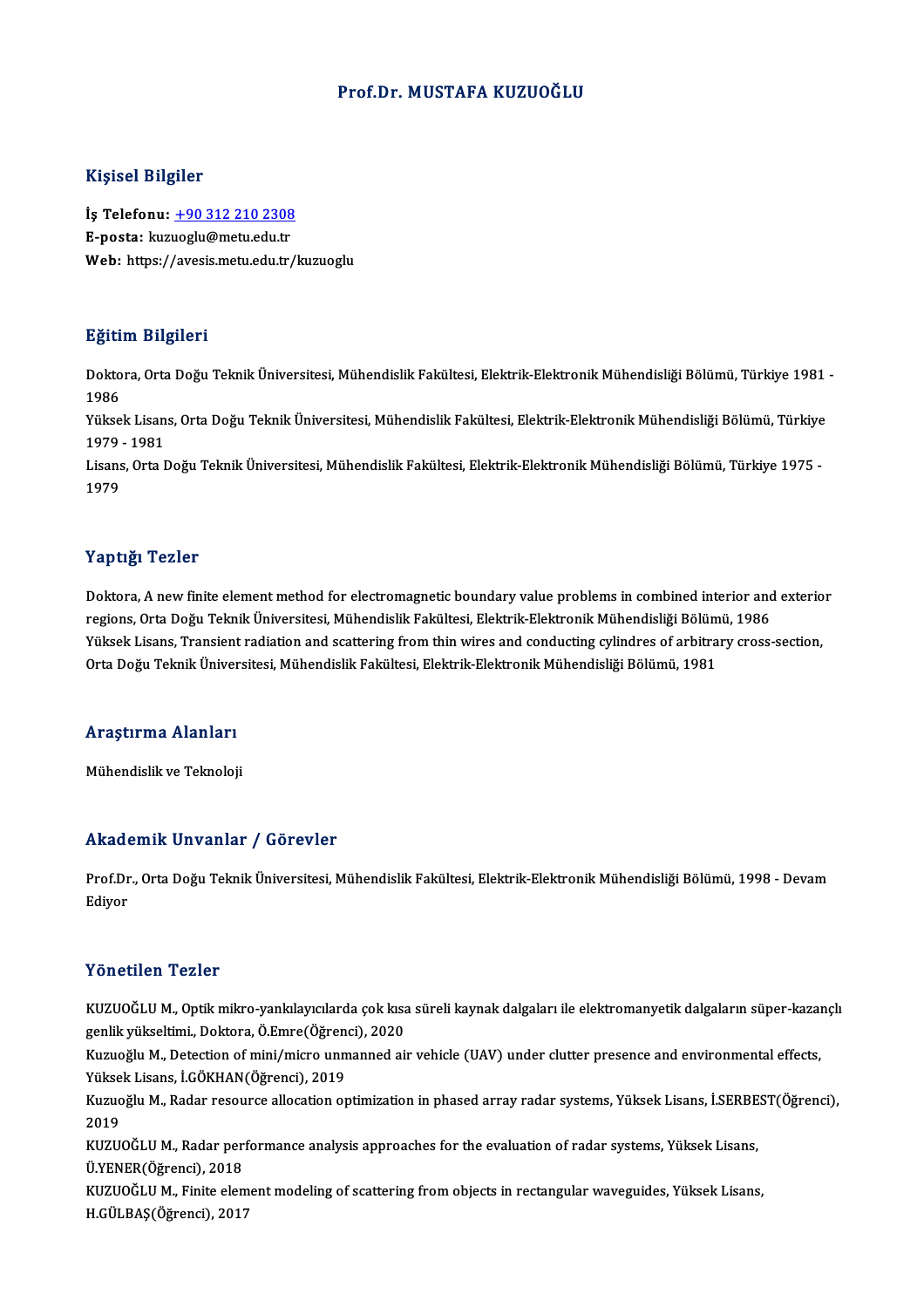KUZUOĞLU M., Continuous-time nonlinear estimation filters using UKF-aided Gaussian sum representations, Doktora,<br>M.GÖKCE(Öğrengi), 2014 KUZUOĞLU M., Continuou:<br>M.GÖKCE(Öğrenci), 2014<br>KUZUOĞLU M. Zamanda a KUZUOĞLU M., Continuous-time nonlinear estimation filters using UKF-aided Gaussian sum representations, Doktora,<br>M.GÖKCE(Öğrenci), 2014<br>KUZUOĞLU M., Zamanda sonlu farklar yöntemiyle materyal ve şekil belirsizliklerinin rad

M.GÖKCE(Öğrenci), 2014<br>KUZUOĞLU M., Zamanda sonlu farklar yöntemiyle materyal ve şekil belirsiz<br>Carlo yaklaşımıyla analiz edilmesi., Yüksek Lisans, A.Kemal(Öğrenci), 2013<br>KUZUOĞLU M. Comporison of Bayssian natyorliş and Do KUZUOĞLU M., Zamanda sonlu farklar yöntemiyle materyal ve şekil belirsizliklerinin radar kesit alanına etkilerinin Mo<br>Carlo yaklaşımıyla analiz edilmesi., Yüksek Lisans, A.Kemal(Öğrenci), 2013<br>KUZUOĞLU M., Comparison of Ba

Carlo yaklaşımıyla analiz edilmesi., Yüksek Lisans, A.Kemal(Öğrenci), 2013<br>KUZUOĞLU M., Comparison of Bayesian networks and Dempster-Shafer theory in attribute tracking systems, Yüksek<br>Lisans, Ç.SAKA(Öğrenci), 2013 KUZUOĞLU M., Comparison of Bayesian networks and Dempster-Shafer theory in attribute tracking systems, Yüksek<br>Lisans, Ç.SAKA(Öğrenci), 2013<br>KUZUOĞLU M., Investigation of rough surface scattering of electromagnetic waves us

Lisans, Ç.SAKA(Öğrenci), 2013<br>KUZUOĞLU M., Investigation of r<br>Lisans, Ö.EMRE(Öğrenci), 2013<br>KUZUOĞLU M. Monte Carla anal KUZUOĞLU M., Investigation of rough surface scattering of electromagnetic waves using finite element method, Yüks<br>Lisans, Ö.EMRE(Öğrenci), 2013<br>KUZUOĞLU M., Monte Carlo analysis of the effects of material and shape uncerta

Lisans, Ö.EMRE(Öğrenci), 2013<br>KUZUOĞLU M., Monte Carlo analysis of the effects of material and shape uncertainties on radar cross section by the<br>finite difference time domain method, Yüksek Lisans, A.KEMAL(Öğrenci), 2013 KUZUOĞLU M., Monte Carlo analysis of the effects of material and shape uncertainties on radar cross section by the<br>finite difference time domain method, Yüksek Lisans, A.KEMAL(Öğrenci), 2013<br>KUZUOĞLU M., TANIK Y., Low elev

KUZUOĞLU M., Optimum search strategies for electronic support measures receivers, Yüksek Lisans, H.SİNAN(Öğrenci),<br>2012 KUZU<br>KUZU<br>2012<br>KUZU KUZUOĞLU M., Optimum search strategies for electronic support measures receivers, Yüksek Lisans, H.SİNAN(Öğ<br>2012<br>KUZUOĞLU M., ALATAN L., Analysis and design of microstrip patch antennas with arbitrary slot shapes, Doktora,

2012<br>KUZUOĞLU M., ALATAN L<br>G.ŞENER(Öğrenci), 2011<br>KUZUOĞLU M. Target tra KUZUOĞLU M., ALATAN L., Analysis and design of microstrip patch antennas with arbitrary slot shapes, Doktora,<br>G.ŞENER(Öğrenci), 2011<br>KUZUOĞLU M., Target tracking with phased array radar by using adaptive update rate, Yükse

G.ŞENER(Öğrenci), 2011<br>KUZUOĞLU M., Target tra<br>2010 KUZUOĞLU M., Target tracking with phased array radar by using adaptive update rate, Yüksek Lisans, Ö.İPEK(Öğrenci),<br>2010<br>KUZUOĞLU M., Solution of the antenna placement problem by means of global optimization techniques, Yü

KUZUOĞLU M., Solution of the antenna placement problem by means of global optimization techniques, Yüksek Lisans, KUZUOĞLU M., Solution of the antenna placement problem by means of global optimization techniques, Yüksek Lisans,<br>M.URAL(Öğrenci), 2010<br>KUZUOĞLU M., Periodic search strategies for electronic countermeasure receivers with d

M.URAL(Öğrenci), 2010<br>KUZUOĞLU M., Periodic search strategies for electronic countermea<br>for each frequency band, Yüksek Lisans, E.KÖKSAL(Öğrenci), 2010<br>KUZUOČLU M. Anton verkstirme prebleminin tümel entimizesyen y KUZUOĞLU M., Periodic search strategies for electronic countermeasure receivers with desired probability of in<br>for each frequency band, Yüksek Lisans, E.KÖKSAL(Öğrenci), 2010<br>KUZUOĞLU M., Anten yerleştirme probleminin tüme

for each frequency band, Yüksek Lisans, E.KÖKSAL(Öğrenci), 2010<br>KUZUOĞLU M., Anten yerleştirme probleminin tümel optimizasyon yöntemleri ile çözümlenmesi., Yüksek Lisans,<br>M.Ural(Öğrenci), 2010 KUZUOĞLU M., Anten yerleştirme probleminin tümel optimizasyon yöntemleri ile çözümlenmesi., Yüksek Lisans,<br>M.Ural(Öğrenci), 2010<br>KUZUOĞLU M., Computation of radar cross sections of complex targets by shooting and bouncing

M.Ural(Öğrenci), 2010<br>KUZUOĞLU M., Computation of ra<br>Lisans, S.ÖZGÜN(Öğrenci), 2009<br>KUZUOĞLU M. Multiple elessifier KUZUOĞLU M., Computation of radar cross sections of complex targets by shooting and bouncing ray method, Yükse<br>Lisans, S.ÖZGÜN(Öğrenci), 2009<br>KUZUOĞLU M., Multiple classifier systems for a generic missle warner, Yüksek Lis

KUZUOĞLU M., Multiple classifier systems for a generic missle warner, Yüksek Lisans, K.BAŞIBÜYÜK(Öğrenci), 2009

Lisans, S.ÖZGÜN(Öğrenci), 2009<br>KUZUOĞLU M., Multiple classifier systems for a generic missle warner, Yüksek Lisans, K.BAŞIBÜYÜK(Öğrenci), 2009<br>KUZUOĞLU M., Computation of radar cross sections of complex targets by physical KUZUOĞLU M., Computation of radar cross sections of complex targets by physical optics with modified s<br>Yüksek Lisans, A.CEMAL(Öğrenci), 2008<br>KUZUOĞLU M., Investigation of electromagnetic wave propagation in double negative Yüksek Lisans, A.CEMAL(Ö)<br>KUZUOĞLU M., Investigatio<br>S.GÖKÇEN(Öğrenci), 2008<br>KUZUOĞLU M. Einite alame

KUZUOĞLU M., Investigation of electromagnetic wave propagation in double negative materials, Doktora,<br>S.GÖKÇEN(Öğrenci), 2008<br>KUZUOĞLU M., Finite element modeling of electromagnetic radiation/scattering problems by domain S.GÖKÇEN(Öğrenci), 2008<br>KUZUOĞLU M., Finite element mode<br>Doktora, Ö.ÖZGÜN(Öğrenci), 2007<br>KUZUOĞLU M., Finite element mode KUZUOĞLU M., Finite element modeling of electromagnetic radiation/scattering problems by domain decomposition,<br>Doktora, Ö.ÖZGÜN(Öğrenci), 2007<br>KUZUOĞLU M., Finite element modeling of electromagnetic scattering problems via

Doktora, Ö.ÖZGÜN(Öğrenci)<br>KUZUOĞLU M., Finite eleme<br>A.EGEMEN(Öğrenci), 2007<br>VUZUOĞLU M. Elektromanı KUZUOĞLU M., Finite element modeling of electromagnetic scattering pro<br>A.EGEMEN(Öğrenci), 2007<br>KUZUOĞLU M., Elektromanyetik ışınım, Doktora, Ö.Özgün(Öğrenci), 2007<br>KUZUOĞLU M., Perfermanse metrise for fundamental estimatio

A.EGEMEN(Öğrenci), 2007<br>KUZUOĞLU M., Elektromanyetik ışınım, Doktora, Ö.Özgün(Öğrenci), 2007<br>KUZUOĞLU M., Performance metrics for fundamental estimation filters, Yüksek Lisans, K.AKÇAY(Öğrenci), 2005<br>KUZUOĞLU M., Evalyatio KUZUOĞLU M., Elektromanyetik ışınım, Doktora, Ö.Özgün(Öğrenci), 2007<br>KUZUOĞLU M., Performance metrics for fundamental estimation filters, Yüksek Lisans, K.AKÇAY(Öğren<br>KUZUOĞLU M., Evaluation of multi target tracking algori KUZUOĞLU M., Evaluation of multi target tracking algorithms in the presence of clutter, Yüksek Lisans, O.GÜNER(Öğrenci), 2005

KUZUOĞLU M., Evaluation of multi target tracking algorithms in the presence of clutter, Yüksek Lisans,<br>O.GÜNER(Öğrenci), 2005<br>KUZUOĞLU M., Elektromanyetik saçınım mekanizmalarının iki boyutlu pencerelenmiş fourier dönüşümü 0.GÜNER(Öğrenci), 2005<br>KUZUOĞLU M., Elektromanyetik saçınım mekanizmaların<br>tanımlanması, Yüksek Lisans, K.Egemen(Öğrenci), 2004<br>KUZUOĞLU M. Indontification of elesromagnetis setteri KUZUOĞLU M., Elektromanyetik saçınım mekanizmalarının iki boyutlu pencerelenmiş fourier dönüşümü yönten<br>tanımlanması, Yüksek Lisans, K.Egemen(Öğrenci), 2004<br>KUZUOĞLU M., Indentification of elecromagnetic scattering mechani

tanımlanması, Yüksek Lisans, K.Egemen(Öğrenci), 2004<br>KUZUOĞLU M., Indentification of elecromagnetic scattering mech<br>transform approach, Yüksek Lisans, K.EGEMEN(Öğrenci), 2004<br>KUZUOĞLU M. Specific absorntion rate selevletio KUZUOĞLU M., Indentification of elecromagnetic scattering mechanisms by two dimensional windowed fourier<br>transform approach, Yüksek Lisans, K.EGEMEN(Öğrenci), 2004<br>KUZUOĞLU M., Specific absorption rate calculations using f

transform approach, Yüksek Lisans, K.EGEMEN(Öğrenci), 2004<br>KUZUOĞLU M., Specific absorption rate calculations using finite difference time domain method, Yüksek Lisans,<br>İ.TÜRER(Öğrenci), 2004 KUZUOĞLU M., Specific absorption rate calculations using finite difference time domain method, Yüksek Lisans,<br>İ.TÜRER(Öğrenci), 2004<br>KUZUOĞLU M., Development of a software involving a group of iterative solvers and precond

i.TÜRER(Öğrenci), 2004<br>KUZUOĞLU M., Development of a software involving a group of iterative solvers and pr<br>equations of computational electromagnetics, Yüksek Lisans, N.ÜNSOY(Öğrenci), 2001<br>KUZUOĞLU M. Implementation of m KUZUOĞLU M., Development of a software involving a group of iterative solvers and preconditioners for<br>equations of computational electromagnetics, Yüksek Lisans, N.ÜNSOY(Öğrenci), 2001<br>KUZUOĞLU M., Implementation of mesh g

equations of computational electromagnetics, Yüksek Lisans, N.ÜNSOY(Öğrenci), 2001<br>KUZUOĞLU M., Implementation of mesh generation algorithms, Yüksek Lisans, Ö.YILDIZ(Öğrenci), 2001<br>KUZUOĞLU M., Development of a mesh genera KUZUOĞLU M., Implemen<br>KUZUOĞLU M., Developn<br>B.BARIŞ(Öğrenci), 2000<br>KUZUOĞLU M. Anakrais s KUZUOĞLU M., Development of a mesh generation software for computational electromagnetics, Yüksek Lisan:<br>B.BARIŞ(Öğrenci), 2000<br>KUZUOĞLU M., Analysis of electromagnetic scattering problems with the finite element method, Y

B.BARIŞ(Öğrenci), 2000<br>KUZUOĞLU M., Analysis of electromagnetic scattering problems with the finite element method, Yüksek Lisans,<br>Y.ASIM(Öğrenci), 2000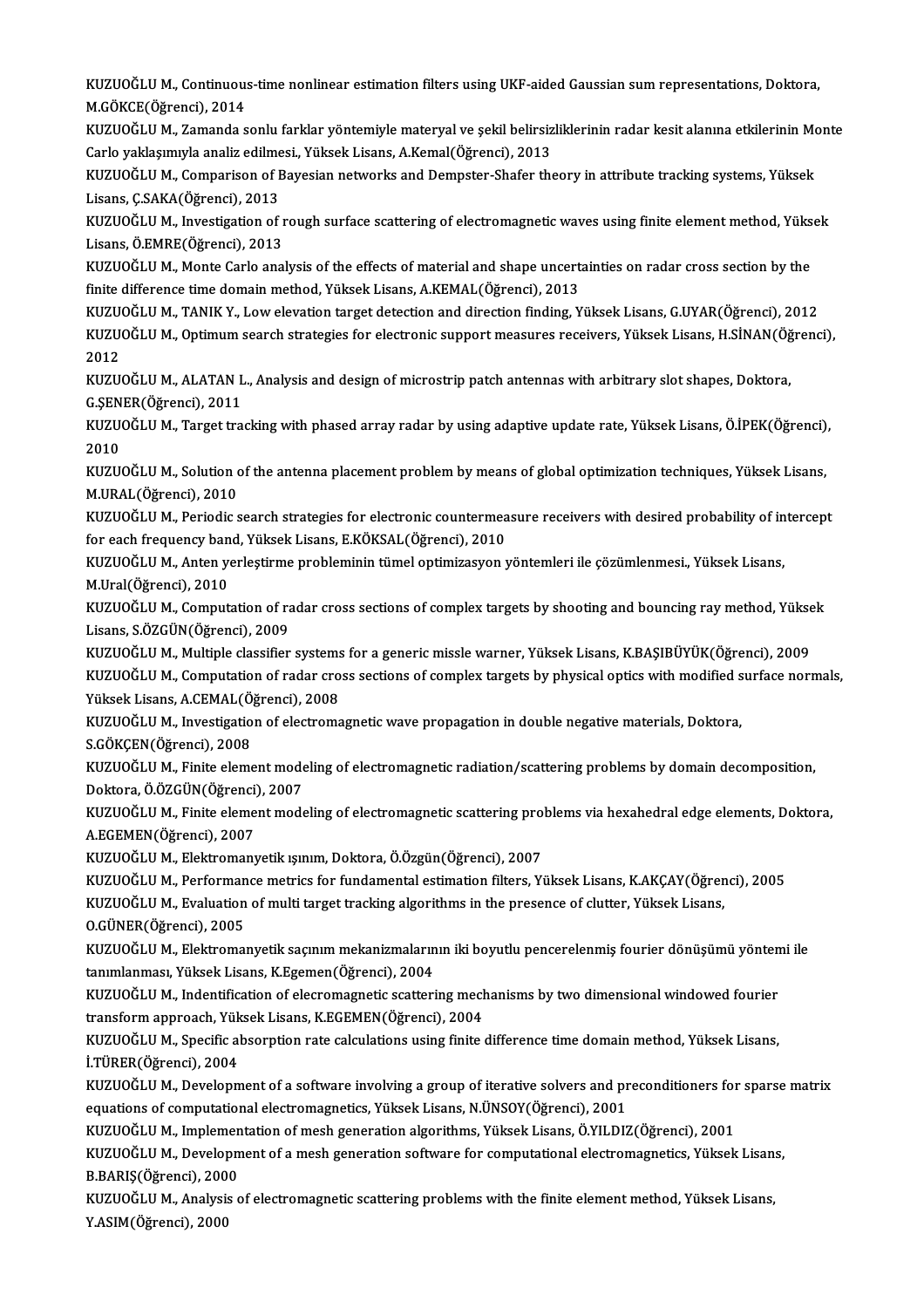LEBLEBİCİOĞLU M. K. , KUZUOĞLU M., A Four parameter atomic decomposition and the related time-frequency<br>distribution, Doktore, A BULTAN(Öğrenci), 1995 LEBLEBİCİOĞLU M. K. , KUZUOĞLU M., A Four paı<br>distribution, Doktora, A.BULTAN(Öğrenci), 1995<br>KUZUOČLU M. Finite dimensional state enece anı LEBLEBİCİOĞLU M. K. , KUZUOĞLU M., A Four parameter atomic decomposition and the related time-frequency<br>distribution, Doktora, A.BULTAN(Öğrenci), 1995<br>KUZUOĞLU M., Finite-dimensional state-space approximations of transient

distribution, Doktora, A.BULTAN(Öğrenci), 1995<br>KUZUOĞLU M., Finite-dimensional state-space approximations of transient electromanyetic systems, Yüksek Lisans,<br>N.KINAYMAN(Öğrenci), 1993<br>KUZUOĞLU M., Optimal control approach N.KINAYMAN(Öğrenci), 1993

KUZUOĞLU M., Finite-dimensional state-space approximations of transient electromanyetic systems, Yüksek Lisans,<br>N.KINAYMAN(Öğrenci), 1993<br>KUZUOĞLU M., Optimal control approach for the solution of electromagnetic inverse sc KUZUOĞLU M., Optimal control approach for the solution of electromagnetic inverse scattering problems, Doktora,<br>M.ÖNDER(Öğrenci), 1993<br>KUZUOĞLU M., Finite-dimensional state-space approximations of transient Electromagnetic

M.ÖNDER(Öğrenci), 1993<br>KUZUOĞLU M., Finite-dimens<br>N.Kınayman(Öğrenci), 1993<br>KUZUOĞLU M. İnvestisation KUZUOĞLU M., Finite-dimensional state-space approximations of transient Electromagnetic systems., Yüks<br>N.Kınayman(Öğrenci), 1993<br>KUZUOĞLU M., Investigation and development of some algorithms in time optimal control, Yüksek

N.Kınayman(Öğrenci), 199<br>KUZUOĞLU M., Investigatio<br>S.TUNÇÖZ(Öğrenci), 1992<br>KUZUOĞLU M. Itarative səl KUZUOĞLU M., Investigation and development of some algorithms in time optimal control, Yüksek Lisans,<br>S.TUNÇÖZ(Öğrenci), 1992<br>KUZUOĞLU M., Iterative calculation of optimal output feedback matrices, Yüksek Lisans, K.YEHYA(Ö

S.TUNÇÖZ(Öğrenci), 1992<br>KUZUOĞLU M., Iterative calculation of optimal output feedback matrices, Yüksek Lisans, K.YEHYA(Öğrenci), 1991<br>KUZUOĞLU M., Coherent detection of target signals in non Gaussian clutter, Yüksek Lisans KUZUOĞLU M., Iterative calculation of optimal output feedback matrices, Yüksek Lisans, K.YEHYA(Öğrenci), 1991 M.EMRE(Öğrenci),1989 KUZUOĞLU M., Radar range performance analysis for different target fluctuation models, Yüksek Lisans,<br>M.EMRE(Öğrenci), 1989<br>KUZUOĞLU M., Analysis of microstrip and microstrip-like structures by the finite element method, Y

M.EMRE(Öğrenci), 1989<br>KUZUOĞLU M., Analysis of n<br>T.AKDENİZ(Öğrenci), 1989<br>KUZUOĞLU M. A Finite elem KUZUOĞLU M., Analysis of microstrip and microstrip-like structures by the finite element method, Yüksek Lisans,<br>T.AKDENİZ(Öğrenci), 1989<br>KUZUOĞLU M., A Finite element method for the solution of three-dimensional electromag

T.AKDENİZ(Öğrenci), 1989<br>KUZUOĞLU M., A Finite element method for the solution of three-dimensional electro<br>with real and artificial boundary conditions, Yüksek Lisans, Ü.PEKEL(Öğrenci), 1987<br>KUZUOĞLU M. A finite element m

KUZUOĞLU M., A Finite element method for the solution of three-dimensional electromagnetic boundary valve problems<br>with real and artificial boundary conditions, Yüksek Lisans, Ü.PEKEL(Öğrenci), 1987<br>KUZUOĞLU M., A finite e with real and artificial boundary conditions, Yüksek Lisans, Ü.PEKEL(Öğrenci), 1987<br>KUZUOĞLU M., A finite element method for the solution of three-dimensional electro<br>with real and artificial boundary conditions, Yüksek Li

# with real and artificial boundary conditions, ruksek Lisans, oliekel(Ogrenci), 1987<br>SCI, SSCI ve AHCI İndekslerine Giren Dergilerde Yayınlanan Makaleler

|       | SCI, SSCI ve AHCI İndekslerine Giren Dergilerde Yayınlanan Makaleler                                                                                                                                |
|-------|-----------------------------------------------------------------------------------------------------------------------------------------------------------------------------------------------------|
| L     | A novel beamforming emulating photonic nanojets for wireless relay networks                                                                                                                         |
|       | Alabed S., Mahariq I., Salman M., KUZUOĞLU M.                                                                                                                                                       |
| П.    | Computers, Materials and Continua, cilt.69, sa.1, ss.575-588, 2021 (SCI İndekslerine Giren Dergi)<br>PETOOL v2.0: Parabolic Equation Toolbox with evaporation duct models and real environment data |
|       | ÖZGÜN Ö., Sahin V., Erguden M. E., Apaydin G., YILMAZ A. E., KUZUOĞLU M., SEVGİ L.                                                                                                                  |
|       | COMPUTER PHYSICS COMMUNICATIONS, cilt.256, 2020 (SCI İndekslerine Giren Dergi)                                                                                                                      |
| III.  | Enhancement of optical parametric amplification in microresonators via gain medium parameter                                                                                                        |
|       | selection and mean cavity wall reflectivity adjustment                                                                                                                                              |
|       | Asirim O. E., KUZUOĞLU M.                                                                                                                                                                           |
|       | JOURNAL OF PHYSICS B-ATOMIC MOLECULAR AND OPTICAL PHYSICS, cilt.53, sa.18, 2020 (SCI Indekslerine Giren                                                                                             |
|       | Dergi)                                                                                                                                                                                              |
| IV.   | High-Fidelity Harmonic Generation in Optical Micro-Resonators Using BFGS Algorithm                                                                                                                  |
|       | Asirim O. E., Yolalmaz A., KUZUOĞLU M.                                                                                                                                                              |
|       | MICROMACHINES, cilt.11, sa.7, 2020 (SCI Indekslerine Giren Dergi)                                                                                                                                   |
| V.    | Super-Gain Optical Parametric Amplification in Dielectric Micro-Resonators via BFGS Algorithm-                                                                                                      |
|       | <b>Based Non-Linear Programming</b>                                                                                                                                                                 |
|       | Asirim O. E., KUZUOĞLU M.                                                                                                                                                                           |
|       | APPLIED SCIENCES-BASEL, cilt.10, sa.5, 2020 (SCI Indekslerine Giren Dergi)                                                                                                                          |
| VI.   | A novel CEM technique for modeling electromagnetic scattering from metasurfaces                                                                                                                     |
|       | ÖZGÜN Ö., Mittra R., KUZUOĞLU M.                                                                                                                                                                    |
|       | INTERNATIONAL JOURNAL OF NUMERICAL MODELLING-ELECTRONIC NETWORKS DEVICES AND FIELDS, cilt.33,                                                                                                       |
|       | sa.2, 2020 (SCI İndekslerine Giren Dergi)                                                                                                                                                           |
| VII.  | Numerical Study of Resonant Optical Parametric Amplification via Gain Factor Optimization in                                                                                                        |
|       | <b>Dispersive Microresonators</b>                                                                                                                                                                   |
|       | Asirim O. E., KUZUOĞLU M.                                                                                                                                                                           |
|       | PHOTONICS, cilt.7, sa.1, 2020 (SCI Indekslerine Giren Dergi)                                                                                                                                        |
| VIII. | A Domain Decomposition Finite-Element Method for Modeling Electromagnetic Scattering From                                                                                                           |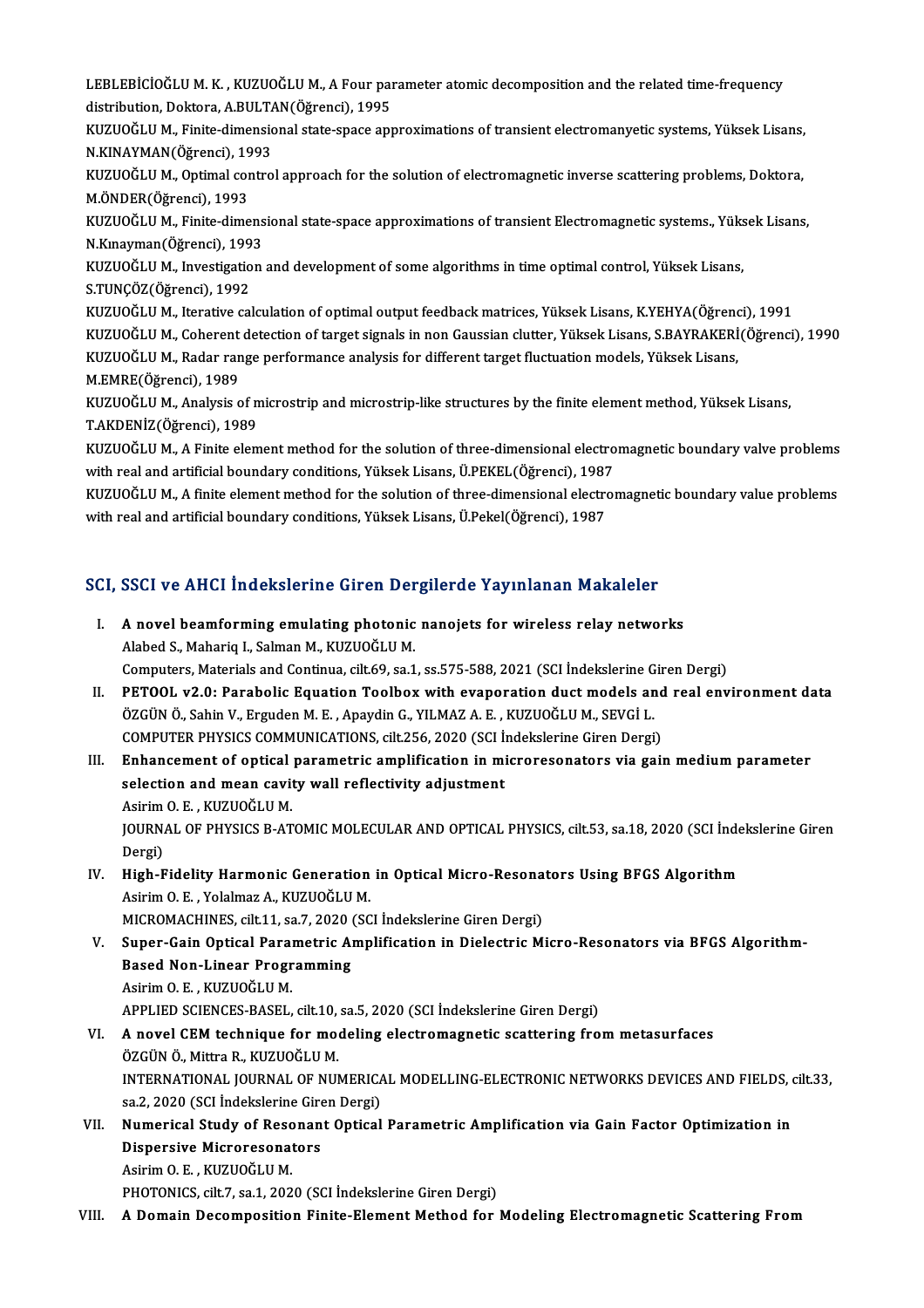Rough Sea Surfaces With Emphasis on Near-Forward Scattering Rough Sea Surfaces W<br>ÖZGÜN Ö., KUZUOĞLU M.<br>JEEE TRANSACTIONS ON Rough Sea Surfaces With Emphasis on Near-Forward Scattering<br>ÖZGÜN Ö., KUZUOĞLU M.<br>IEEE TRANSACTIONS ON ANTENNAS AND PROPAGATION, cilt.67, sa.1, ss.335-345, 2019 (SCI İndekslerine Giren<br>Persi) ÖZGÜN<br>IEEE TI<br>Dergi)<br>Geerd IEEE TRANSACTIONS ON ANTENNAS AND PROPAGATION, cilt.67, sa.1, ss.335-345, 2019 (SCI İndekslerine Giren<br>Dergi)<br>IX. Coordinate transformation aided finite element method for contour detection of breast tumors in<br>misrowayo im Dergi)<br>IX. Coordinate transformation aided finite element method for contour detection of breast tumors in<br>microwave imaging ÖZGÜN Ö., KUZUOĞLU M. microwave imaging<br>ÖZGÜN Ö., KUZUOĞLU M.<br>INTERNATIONAL JOURNAL FOR NUMERICAL METHODS IN BIOMEDICAL ENGINEERING, cilt.34, sa.10, 2018 (SCI<br>İndekslerine Ciren Dergi) ÖZGÜN Ö., KUZUOĞLU M.<br>INTERNATIONAL JOURNA<br>İndekslerine Giren Dergi)<br>Bamash Erea Shana On INTERNATIONAL JOURNAL FOR NUMERICAL METHODS IN BIOMED<br>
indekslerine Giren Dergi)<br>
X. Remesh-Free Shape Optimization by Transformation Optics<br>
ÖZCÜN Ö KUZUQČLU M İndekslerine Giren Dergi)<br>Remesh-Free Shape O<sub>l</sub><br>ÖZGÜN Ö., KUZUOĞLU M.<br>IEEE TRANSACTIONS ON Remesh-Free Shape Optimization by Transformation Optics<br>ÖZGÜN Ö., KUZUOĞLU M.<br>IEEE TRANSACTIONS ON ANTENNAS AND PROPAGATION, cilt.64, sa.12, ss.5479-5482, 2016 (SCI İndekslerine<br>Ciron Dergi) ÖZGÜN Ö., KU<br>IEEE TRANSA<br>Giren Dergi)<br>Implemente IEEE TRANSACTIONS ON ANTENNAS AND PROPAGATION, cilt.64, sa.12, ss.5479-5482, 2016 (SCI indekslerine<br>Giren Dergi)<br>XI. Implementation of coordinate transformations in periodic finite-element method for modeling rough<br>surface Giren Dergi)<br>Implementation of coordinat<br>surface scattering problems<br>ÖZCÜN Ö, KUZUOČLUM Implementation of coo<br>surface scattering pro<br>ÖZGÜN Ö., KUZUOĞLU M.<br>INTERNATIONAL JOURN surface scattering problems<br>ÖZGÜN Ö., KUZUOĞLU M.<br>INTERNATIONAL JOURNAL OF RF AND MICROWAVE COMPUTER-AIDED ENGINEERING, cilt.26, sa.4, ss.322-329,<br>2016 (SCL Indekalarine Giron Dergi) ÖZGÜN Ö., KUZUOĞLU M.<br>INTERNATIONAL JOURNAL OF RF AN<br>2016 (SCI İndekslerine Giren Dergi)<br>Manta Garla simulations af Halm INTERNATIONAL JOURNAL OF RF AND MICROWAVE COMPUTER-AIDED ENGINEERING, cilt.26, sa.4, ss.322-329,<br>2016 (SCI Indekslerine Giren Dergi)<br>XII. Monte Carlo simulations of Helmholtz scattering from randomly positioned array of sc 2016 (SCI İndekslerine Giren Dergi)<br>Monte Carlo simulations of Helmholtz scattering from random<br>utilizing coordinate transformations in finite element method Monte Carlo simulatio<br>utilizing coordinate tra<br>ÖZGÜN Ö., KUZUOĞLU M.<br>WAVE MOTION silt 56 ss utilizing coordinate transformations in finite element method<br>ÖZGÜN Ö., KUZUOĞLU M.<br>WAVE MOTION, cilt.56, ss.165-182, 2015 (SCI İndekslerine Giren Dergi)<br>Questioning Degree of Assurasy Offered by the Spestral Elemen ÖZGÜN Ö., KUZUOĞLU M.<br>WAVE MOTION, cilt.56, ss.165-182, 2015 (SCI İndekslerine Giren Dergi)<br>XIII. Questioning Degree of Accuracy Offered by the Spectral Element Method in Computational<br>Electromagnetics WAVE MOTION, cilt.<br>Questioning Degr<br>Electromagnetics<br>Mabaria L. VIPT H Questioning Degree of Accurac<br>Electromagnetics<br>Mahariq I., KURT H., KUZUOĞLU M.<br>APPLEED COMPUTATIONAL ELECTI Electromagnetics<br>Mahariq I., KURT H., KUZUOĞLU M.<br>APPLIED COMPUTATIONAL ELECTROMAGNETICS SOCIETY JOURNAL, cilt.30, sa.7, ss.698-705, 2015 (SCI Mahariq I., KURT H., KUZU<br>APPLIED COMPUTATIONA<br>İndekslerine Giren Dergi)<br>Ilnssantad Kalman filtə APPLIED COMPUTATIONAL ELECTROMAGNETICS SOCIET<br>
indekslerine Giren Dergi)<br>XIV. Unscented Kalman filter-aided Gaussian sum filter<br>
Cokee M. KUZUQČLU M İndekslerine Giren Dergi)<br>Unscented Kalman filter-aided Gaussian sum filter<br>Gokce M., KUZUOĞLU M. Unscented Kalman filter-aided Gaussian sum filter<br>Gokce M., KUZUOĞLU M.<br>IET RADAR SONAR AND NAVIGATION, cilt.9, sa.5, ss.589-599, 2015 (SCI İndekslerine Giren Dergi)<br>Fusessiya Mamary Usaga of the ELLBACK Sparse Matriy Star Gokce M., KUZUOĞLU M.<br>IET RADAR SONAR AND NAVIGATION, cilt.9, sa.5, ss.589-599, 2015 (SCI İndekslerine Giren Dergi)<br>XV. Excessive Memory Usage of the ELLPACK Sparse Matrix Storage Scheme throughout the Finite<br>Flament C **IET RADAR SONAR AND N<br>Excessive Memory Usa<br>Element Computations<br>Alingi C. VII MAZ A. E. VI** Excessive Memory Usage of the El<br>Element Computations<br>Akinci G., YILMAZ A. E. , KUZUOĞLU M.<br>PADIOENCINEEPING silt 22. ss 4. ss 90 Element Computations<br>Akinci G., YILMAZ A. E. , KUZUOĞLU M.<br>RADIOENGINEERING, cilt.23, sa.4, ss.997-1004, 2014 (SCI İndekslerine Giren Dergi)<br>Annusuimation of transformation modia based resbaning astion by geneti. Akinci G., YILMAZ A. E. , KUZUOĞLU M.<br>RADIOENGINEERING, cilt.23, sa.4, ss.997-1004, 2014 (SCI İndekslerine Giren Dergi)<br>XVI. Approximation of transformation media-based reshaping action by genetic optimization<br>Ozgun O. RADIOENGINEERING, cil<br>Approximation of tra:<br>Ozgun O., KUZUOĞLU M.<br>APPLIED PHYSICS A MA Approximation of transformation media-based reshaping action by genetic optimization<br>Ozgun O., KUZUOĞLU M.<br>APPLIED PHYSICS A-MATERIALS SCIENCE & PROCESSING, cilt.117, sa.2, ss.597-604, 2014 (SCI İndekslerine Giren<br>Dergi) Ozgun<br>APPLIE<br>Dergi)<br>Combi APPLIED PHYSICS A-MATERIALS SCIENCE & PROCESSING, cilt.117, sa.2, ss.597-604, 2014 (SCI Indekslerine Giren<br>Dergi)<br>XVII. Combining perturbation theory and transformation electromagnetics for finite element solution of<br>Helmb Dergi)<br>Combining perturbation theory and<br>Helmholtz-type scattering problems<br>KUZUQČLHM Q7599 Q Helmholtz-type scattering problems<br>KUZUOĞLU M., Ozgun O. Helmholtz-type scattering problems<br>KUZUOĞLU M., Ozgun O.<br>JOURNAL OF COMPUTATIONAL PHYSICS, cilt.274, ss.883-897, 2014 (SCI İndekslerine Giren Dergi)<br>Photonis Nanoist Analysis by Spestral Elemant Method XVIII. Photonic Nanojet Analysis by Spectral Element Method<br>Mahariq I., KUZUOĞLU M., TARMAN I. H., KURT H. JOURNAL OF COMPUTATIONAL PHYSICS, cilt.274, :<br>Photonic Nanojet Analysis by Spectral Eleme<br>Mahariq I., KUZUOĞLU M., TARMAN I. H. , KURT H.<br>JEEE PHOTONICS JOUPNAL .gilt 6, 28 5, 2014 (SCLI IEEE PHOTONICS JOURNAL, cilt.6, sa.5, 2014 (SCI İndekslerine Giren Dergi) Mahariq I., KUZUOĞLU M., TARMAN I. H. , KURT H.<br>IEEE PHOTONICS JOURNAL, cilt.6, sa.5, 2014 (SCI İndekslerine Giren Dergi)<br>XIX. On the Attenuation of the Perfectly Matched Layer in Electromagnetic Scattering Problems wi Spectral Element Method<br>Mahariq I., KUZUOĞLU M., TARMAN I. H. On the Attenuation of the Perfectly<br>Spectral Element Method<br>Mahariq I., KUZUOĞLU M., TARMAN I. H.<br>APPLEED COMPUTATIONAL ELECTROMA Spectral Element Method<br>Mahariq I., KUZUOĞLU M., TARMAN I. H.<br>APPLIED COMPUTATIONAL ELECTROMAGNETICS SOCIETY JOURNAL, cilt.29, sa.9, ss.701-710, 2014 (SCI Mahariq I., KUZUOĞLU M.,<br>APPLIED COMPUTATIONA<br>İndekslerine Giren Dergi)<br>Commonts on "Proposs Indekslerine Giren Dergi)<br>XX. Comments on "Propagation Modeling Over Irregular Terrain by the Improved Two-Way Parabolic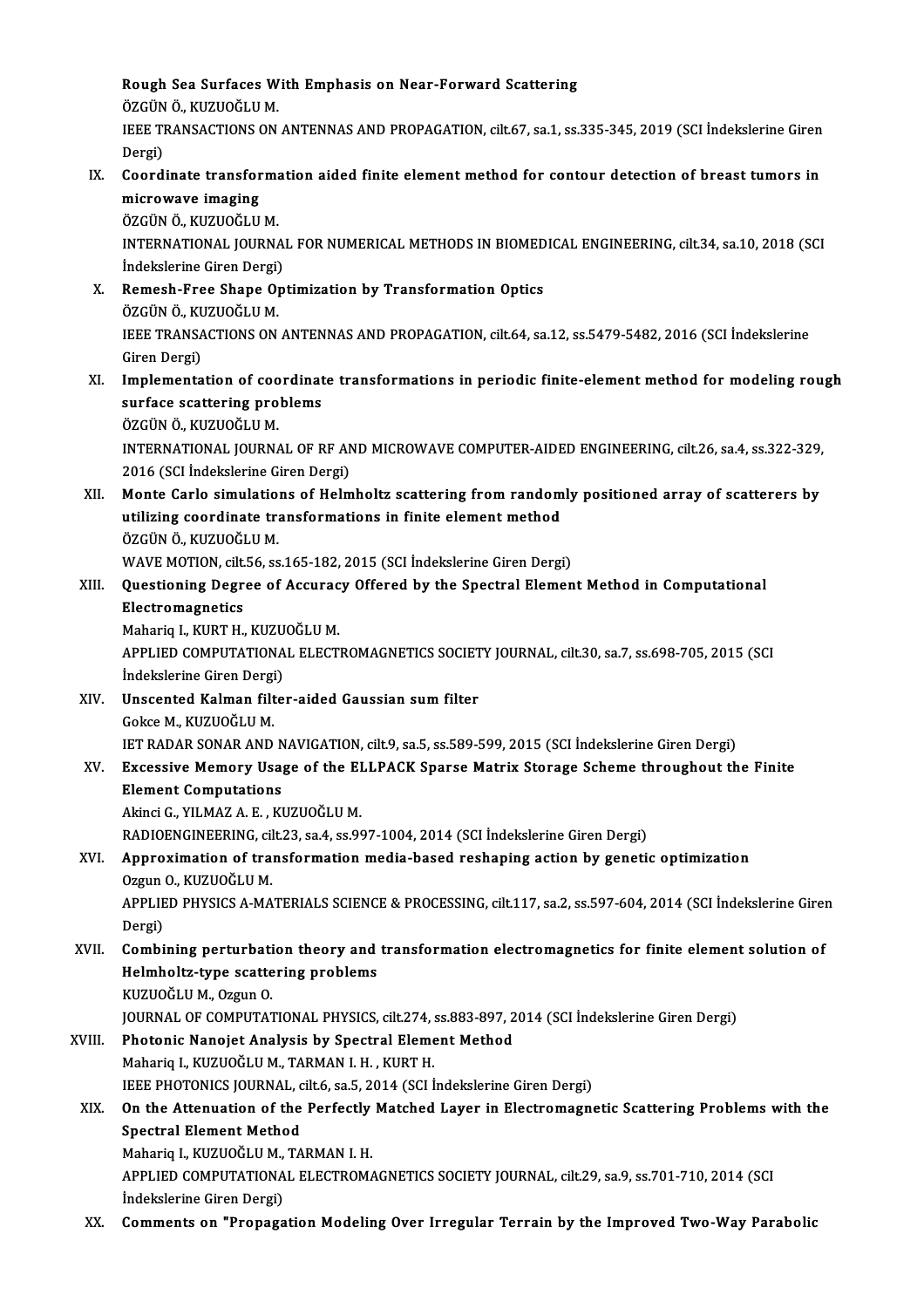#### **Equation Method"**

Equation Method"<br>Ozgun O., Apaydin G., KUZUOĞLU M., Sevgi L.<br>JEEE TRANSACTIONS ON ANTENNAS AND PL

IEEE TRANSACTIONS ON ANTENNAS AND PROPAGATION, cilt.62, sa.7, ss.3894, 2014 (SCI İndekslerine Giren<br>Dergi) Ozgun<br>IEEE TI<br>Dergi)<br>A saar IEEE TRANSACTIONS ON ANTENNAS AND PROPAGATION, cilt.62, sa.7, ss.3894, 2014 (SCI indekslerine Gir<br>Dergi)<br>XXI. A coordinate transformation approach for efficient repeated solution of Helmholtz equation<br>nortaining to obstacl

### Dergi)<br>A coordinate transformation approach for efficient repe<br>pertaining to obstacle scattering by shape deformations<br>Ozgun Q KUZUQČLUM pertaining to obstacle scattering by shape deformations<br>Ozgun O., KUZUOĞLU M.

COMPUTER PHYSICS COMMUNICATIONS, cilt.185, sa.6, ss.1616-1627, 2014 (SCI İndekslerine Giren Dergi) Ozgun O., KUZUOĞLU M.<br>COMPUTER PHYSICS COMMUNICATIONS, cilt.185, sa.6, ss.1616-1627, 2014 (SCI İndekslerine Giren Dergi)<br>XXII. Cartesian Grid Mapper: Transformation Media for Modeling Arbitrary Curved Boundaries With<br>C COMPUTER PHYSI<br>Cartesian Grid M<br>Cartesian Grids<br>ÖZCÜN Ö-KUZUO

# Cartesian Grid Mapper<br>Cartesian Grids<br>ÖZGÜN Ö., KUZUOĞLU M.<br>JEEE ANTENNAS AND WI

ÖZGÜN Ö. KUZUOĞLU M.

Cartesian Grids<br>ÖZGÜN Ö., KUZUOĞLU M.<br>IEEE ANTENNAS AND WIRELESS PROPAGATION LETTERS, cilt.13, ss.1771-1774, 2014 (SCI İndekslerine Giren<br>Dergi) IEEE ANTENNAS AND WIRELESS PROPAGATION LETTERS, cilt.13, ss.1771-1774, 2014 (SCI İndekslerine<br>Dergi)<br>XXIII. PERFORMANCE COMPARISON OF VARIOUS HEXAHEDRAL ELEMENT QUALITY METRICS VIA

### Dergi)<br>PERFORMANCE COMPARISON OF VARIOUS HEXAHE<br>PARAMETRIC DISTORTION OF AN IDEAL ELEMENT<br>Yokin E. VILMAZ A. E., KUZUOČLUM PERFORMANCE COMPARISON OF <mark>Y</mark><br>PARAMETRIC DISTORTION OF AN<br>Yalcin E., YILMAZ A. E. , KUZUOĞLU M.<br>INTERNATIONAL JOURNAL OF COMBI PARAMETRIC DISTORTION OF AN IDEAL ELEMENT<br>Yalcin E., YILMAZ A. E. , KUZUOĞLU M.<br>INTERNATIONAL JOURNAL OF COMPUTATIONAL METHODS, cilt.10, sa.4, 2013 (SCI İndekslerine Giren Dergi)

# Yalcin E., YILMAZ A. E. , KUZUOĞLU M.<br>INTERNATIONAL JOURNAL OF COMPUTATIONAL METHODS, cilt.10, sa.4, 2013 (S.<br>XXIV. Monte Carlo analysis of ridged waveguides with transformation media INTERNATIONAL JOURN<br>Monte Carlo analysis<br>Ozgun O., KUZUOĞLU M.<br>INTERNATIONAL JOURN

Monte Carlo analysis of ridged waveguides with transformation media<br>Ozgun 0., KUZUOĞLU M.<br>INTERNATIONAL JOURNAL OF RF AND MICROWAVE COMPUTER-AIDED ENGINEERING, cilt.23, sa.4, ss.476-481,<br>2012 (SCL Indekalarine Giron Dergi) Ozgun O., KUZUOĞLU M.<br>INTERNATIONAL JOURNAL OF RF AN<br>2013 (SCI İndekslerine Giren Dergi)<br>A Transformation Modia Basod INTERNATIONAL JOURNAL OF RF AND MICROWAVE COMPUTER-AIDED ENGINEERING, cilt.23, sa.4, ss.476-48<br>2013 (SCI İndekslerine Giren Dergi)<br>XXV. A Transformation Media Based Approach for Efficient Monte Carlo Analysis of Scattering

# 2013 (SCI İndekslerine Giren Der<br>A Transformation Media Base<br>Rough Surfaces With Objects<br>Ozgun O, KUZUOČLUM **A Transformation Me<br>Rough Surfaces With<br>Ozgun O., KUZUOĞLU M.<br>IEEE TRANSACTIONS ON**

Ozgun O., KUZUOĞLU M.

IEEE TRANSACTIONS ON ANTENNAS AND PROPAGATION, cilt.61, sa.3, ss.1352-1362, 2013 (SCI İndekslerine Giren<br>Dergi) IEEE TRANSACTIONS ON ANTENNAS AND PROPAGATION, cilt.61, sa.3, ss.1352-1362, 2013 (SCI İndekslerine<br>Dergi)<br>XXVI. Software metamaterials: Transformation media based multi-scale techniques for computational<br>clastromagnetics

# Dergi)<br>Software metama<br>electromagnetics<br>Ozaun O. KUZUOČI electromagnetics<br>Ozgun O., KUZUOĞLU M.<br>JOURNAL OF COMPUTATIONAL PHYSICS, cilt.236, ss.203-219, 2013 (SCI İndekslerine Giren Dergi)<br>Transformation Elestromagnetiss Bosed Analysis of Waysguides With Bondom Bough 6

electromagnetics<br>Ozgun O., KUZUOĞLU M.

### Ozgun O., KUZUOĞLU M.<br>JOURNAL OF COMPUTATIONAL PHYSICS, cilt.236, ss.203-219, 2013 (SCI İndekslerine Giren Dergi)<br>XXVII. Transformation Electromagnetics Based Analysis of Waveguides With Random Rough or Periodic **JOURNAL OF COMPU<br>Transformation El<br>Grooved Surfaces**<br>Ozzur O. KUZUOČLI **Transformation Elect<br>Grooved Surfaces<br>Ozgun O., KUZUOĞLU M.<br>IEEE TRANSACTIONS ON**

Grooved Surfaces<br>Ozgun 0., KUZUOĞLU M.<br>IEEE TRANSACTIONS ON MICROWAVE THEORY AND TECHNIQUES, cilt.61, sa.2, ss.709-719, 2013 (SCI İndekslerine Ozgun O., KUZUOĞLU M.<br>IEEE TRANSACTIONS ON<br>Giren Dergi) IEEE TRANSACTIONS ON MICROWAVE THEORY AND TECHNIQUES, cilt.61, sa.2, ss.709-719, 2013 (SCI İndekslerin<br>Giren Dergi)<br>XXVIII. Transformation-based metamaterials to eliminate the staircasing error in the finite difference tim

### Transformation-based metamaterials to eliminate the staircasing error in the finite difference time<br>domain method

Ozgun O., KUZUOĞLU M.

domain method<br>Ozgun O., KUZUOĞLU M.<br>INTERNATIONAL JOURNAL OF RF AND MICROWAVE COMPUTER-AIDED ENGINEERING, cilt.22, sa.4, ss.530-540,<br>2012 (SCL Indekskaring Giron Dergi) Ozgun O., KUZUOĞLU M.<br>INTERNATIONAL JOURNAL OF RF AN<br>2012 (SCI İndekslerine Giren Dergi)<br>Manta Garla Basad Characteristi INTERNATIONAL JOURNAL OF RF AND MICROWAVE COMPUTER-AIDED ENGINEERING, cilt.22, sa.4, ss.530-540,<br>2012 (SCI İndekslerine Giren Dergi)<br>XXIX. Monte Carlo-Based Characteristic Basis Finite-Element Method (MC-CBFEM) for Numeric

# 2012 (SCI İndekslerine Giren Dergi)<br>Monte Carlo-Based Characteristic Basis Finite-Element Me<br>of Scattering From Objects On/Above Rough Sea Surfaces<br>Ozgun O, KUZUOČLUM Monte Carlo-Based Cl<br>of Scattering From Ol<br>Ozgun O., KUZUOĞLU M.<br>IEEE TRANSACTIONS ON

Ozgun O., KUZUOĞLU M.

of Scattering From Objects On/Above Rough Sea Surfaces<br>Ozgun O., KUZUOĞLU M.<br>IEEE TRANSACTIONS ON GEOSCIENCE AND REMOTE SENSING, cilt.50, sa.3, ss.769-783, 2012 (SCI İndekslerine<br>Giren Dergi) IEEE TRANSACTIONS ON GEOSCIENCE AND REMOTE SENSING, cilt.50, sa.3, ss.769-783, 2012 (SCI İndekslerin<br>Giren Dergi)<br>XXX. PETOOL: MATLAB-based one-way and two-way split-step parabolic equation tool for radiowave<br>nunnagation e

### Giren Dergi)<br>PETOOL: MATLAB-based one-way a<br>propagation over variable terrain<br>Ozgun Q. Apaydin G. KUZUQČLUM, Se PETOOL: MATLAB-based one-way and t<br>propagation over variable terrain<br>Ozgun O., Apaydin G., KUZUOĞLU M., Sevgi L.<br>COMBUTED BUYSICS COMMUNICATIONS, silt propagation over variable terrain<br>Ozgun O., Apaydin G., KUZUOĞLU M., Sevgi L.<br>COMPUTER PHYSICS COMMUNICATIONS, cilt.182, sa.12, ss.2638-2654, 2011 (SCI İndekslerine Giren Dergi)

# Ozgun O., Apaydin G., KUZUOĞLU M., Sevgi L.<br>COMPUTER PHYSICS COMMUNICATIONS, cilt.182, sa.12, ss.2638-2654, 2011 (SCI İndekslerine Giren Dergi)<br>XXXI. A Novel Two-Way Finite-Element Parabolic Equation Groundwave Propaga COMPUTER PHYSICS COMMUNICATIONS,<br>A Novel Two-Way Finite-Element Par<br>Canonical Structures and Calibration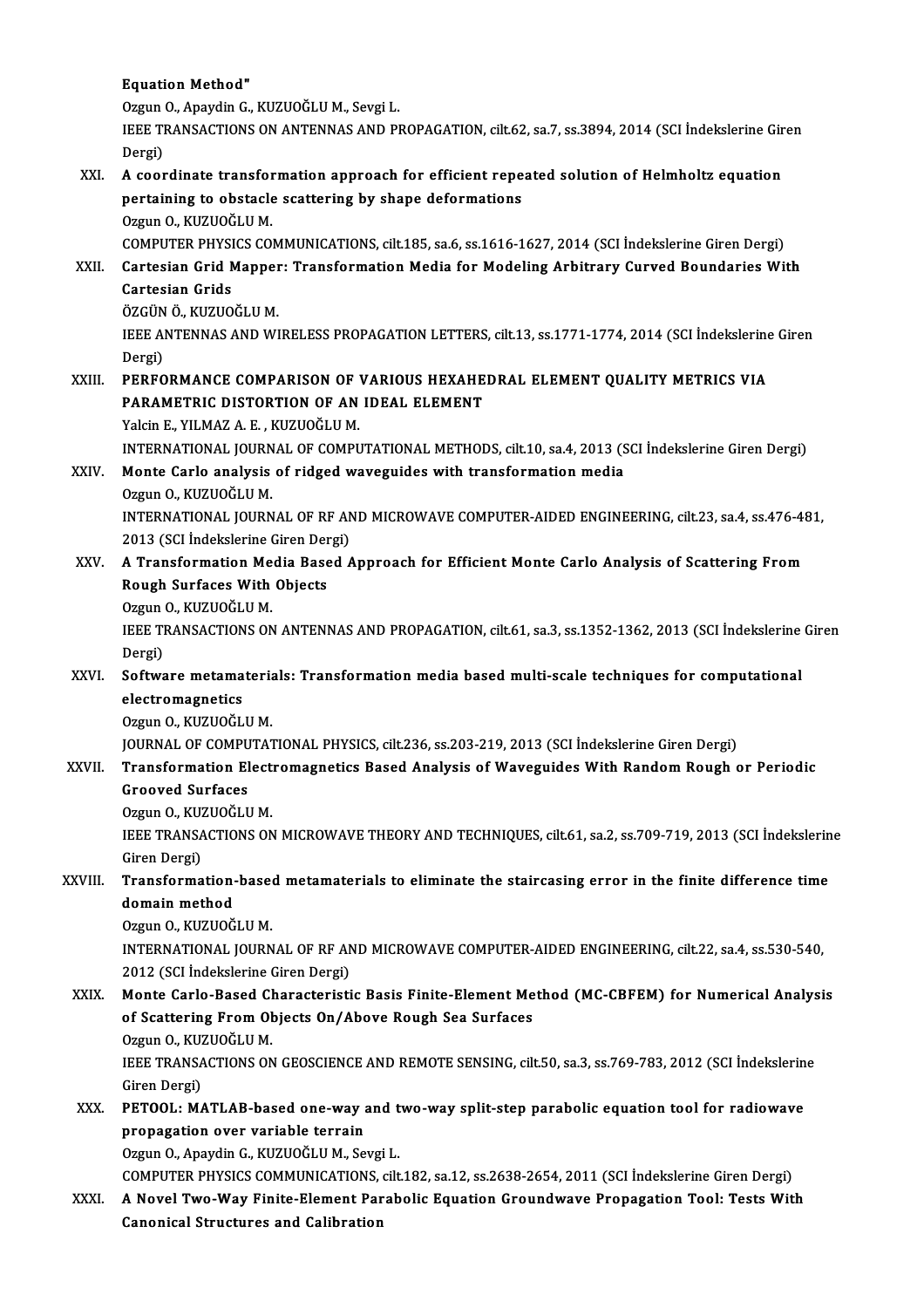Apaydin G., Ozgun O., KUZUOĞLU M., Sevgi L. Apaydin G., Ozgun O., KUZUOĞLU M., Sevgi L.<br>IEEE TRANSACTIONS ON GEOSCIENCE AND REMOTE SENSING, cilt.49, sa.8, ss.2887-2899, 2011 (SCI İndekslerine Apaydin G., O<br>IEEE TRANSA<br>Giren Dergi)<br>Taving to In IEEE TRANSACTIONS ON GEOSCIENCE AND REMOTE SENSING, cilt.49, sa.<br>Giren Dergi)<br>XXXII. Trying to Interpret Modern Art as a Finite-Element Practitioner<br>VII MAZ A E VIIZUQČIJI M Giren Dergi)<br>Trying to Interpret Modern Art as a Finite-Element Practitioner<br>YILMAZ A. E. , KUZUOĞLU M. IEEE ANTENNAS AND PROPAGATION MAGAZINE, cilt.53, sa.3, ss.158-166, 2011 (SCI İndekslerine Giren Dergi) YILMAZ A. E. , KUZUOĞLU M.<br>IEEE ANTENNAS AND PROPAGATION MAGAZINE, cilt.53, sa.3, ss.158-166, 2011 (SCI İndekslerine Giren Derg<br>XXXIII. Form Invariance of Maxwell's Equations: The Pathway to Novel Metamaterial Specific **IEEE ANTENNAS AND PROPAG.<br>Form Invariance of Maxwel<br>Electromagnetic Reshaping<br>Ozzun O. KUZUOČLUM** Form Invariance of M<br>Electromagnetic Resh<br>Ozgun O., KUZUOĞLU M.<br>IEEE ANTENNAS AND PI Electromagnetic Reshaping<br>Ozgun O., KUZUOĞLU M.<br>IEEE ANTENNAS AND PROPAGATION MAGAZINE, cilt.52, sa.3, ss.51-65, 2010 (SCI İndekslerine Giren Dergi)<br>PO PASED CHARACTERISTIC RASIS EINITE ELEMENT METHOD (CREEM PO) A RARALLEI Ozgun O., KUZUOĞLU M.<br>IEEE ANTENNAS AND PROPAGATION MAGAZINE, cilt.52, sa.3, ss.51-65, 2010 (SCI İndekslerine Giren<br>XXXIV. PO-BASED CHARACTERISTIC BASIS FINITE ELEMENT METHOD (CBFEM-PO)-A PARALLEL,<br>ITERATION EREE DOMAIN DE IEEE ANTENNAS AND PROPAGATION MAGAZINE, cilt.52, sa.3, ss.51-65, 2010 (SCI İndekslerine Giren Dergi)<br>PO-BASED CHARACTERISTIC BASIS FINITE ELEMENT METHOD (CBFEM-PO)-A PARALLEL,<br>ITERATION-FREE DOMAIN DECOMPOSITION ALGORITHM PO-BASED CHARACTERISTIC BASIS FINITE ELEMENT METHOD (CBFEM-PO)-A PARALLEL,<br>ITERATION-FREE DOMAIN DECOMPOSITION ALGORITHM USING PERFECTLY MATCHED LAYERS FOR<br>LARGE-SCALE ELECTROMAGNETIC SCATTERING PROBLEMS Ozgun O., Mittra R., KUZUOĞLU M. LARGE-SCALE ELECTROMAGNETIC SCATTERING PROBLEMS<br>Ozgun O., Mittra R., KUZUOĞLU M.<br>MICROWAVE AND OPTICAL TECHNOLOGY LETTERS, cilt.52, sa.5, ss.1053-1060, 2010 (SCI İndekslerine Giren<br>Persi) Ozgun<br>MICRO<br>Dergi)<br>Iterati XXXV. Iterative leap-field domain decompositionmethod: a domain decomposition finite element algorithm Dergi)<br>Iterative leap-field domain decomposition method<br>for 3D electromagnetic boundary value problems<br>Ozzun Q KUZUQČLUM Iterative leap-field do<br>for 3D electromagnet<br>Ozgun O., KUZUOĞLU M.<br>IET MICROWAVES ANTE for 3D electromagnetic boundary value problems<br>Ozgun 0., KUZUOĞLU M.<br>IET MICROWAVES ANTENNAS & PROPAGATION, cilt.4, sa.4, ss.543-552, 2010 (SCI İndekslerine Giren Dergi)<br>Demain compression via anisotronis metemeterials des Ozgun O., KUZUOĞLU M.<br>IET MICROWAVES ANTENNAS & PROPAGATION, cilt.4, sa.4, ss.543-552, 2010 (SCI İndekslerine Giren Dera<br>XXXVI. Domain compression via anisotropic metamaterials designed by coordinate transformations<br>Ozgun **IET MICROWAVES ANTE<br>Domain compression<br>Ozgun O., KUZUOĞLU M.<br>JOUPNAL OE COMBUTAT** Domain compression via anisotropic metamaterials designed by coordinate transformation<br>Ozgun O., KUZUOĞLU M.<br>JOURNAL OF COMPUTATIONAL PHYSICS, cilt.229, sa.3, ss.921-932, 2010 (SCI İndekslerine Giren Dergi)<br>Conoral Burnasa Ozgun O., KUZUOĞLU M.<br>1980: JOURNAL OF COMPUTATIONAL PHYSICS, cilt.229, sa.3, ss.921-932, 2010 (SCI İndekslerine Giren Dergi)<br>2011: General-Purpose Characteristic Basis Finite Element Method for Multi-Scale Electrostatic a **JOURNAL OF COMPUTATIONA<br>General-Purpose Characte<br>Electromagnetic Problems<br>Ozzun O. Mittre P. KUZUOČLI General-Purpose Characterist<br>Electromagnetic Problems<br>Ozgun O., Mittra R., KUZUOĞLU M.<br>ELECTROMACNETICS silt 30. SS 36** Electromagnetic Problems<br>Ozgun O., Mittra R., KUZUOĞLU M.<br>ELECTROMAGNETICS, cilt.30, ss.205-221, 2010 (SCI İndekslerine Giren Dergi) XXXVIII. Computation of physical optics integral by Levin's integration algorithm DurgunA.C. ,KUZUOĞLUM. Progress In Electromagnetics Research M, cilt.6, ss.59-74, 2009 (SCI Expanded İndekslerine Giren Dergi) XXXIX. Multilevel Characteristic Basis Finite-Element Method (ML-CBFEM)-An Efficient Version of a Domain Progress In Electromagnetics Research M, cilt.6, ss.59-74, 2009 (SCI Expanded<br>Multilevel Characteristic Basis Finite-Element Method (ML-CBFEM)-4<br>Decomposition Algorithm for Large-Scale Electromagnetic Problems<br>Ozzun Q, Mit Multilevel Characteristic Basis<br>Decomposition Algorithm for<br>Ozgun O., Mittra R., KUZUOĞLU M.<br>IEEE TRANSACTIONS ON ANTENN IEEE TRANSACTIONS ON ANTENNAS AND PROPAGATION, cilt.57, sa.10, ss.3381-3387, 2009 (SCI İndekslerine<br>Giren Dergi) Ozgun O., Mittra R., KUZUOĞLU M. IEEE TRANSACTIONS ON ANTENNAS AND PROPAGATION, cilt.57, sa.10, ss.3381-3387, 2009 (SCI İndekslerine<br>Giren Dergi)<br>XL. Design of the Square Loop Frequency Selective Surfaces with Particle Swarm Optimization via the<br>Faujualen Giren Dergi)<br>Design of the Square Loc<br>Equivalent Circuit Model<br>YU MAZ A E - KUZUQČLU M Equivalent Circuit Model<br>YILMAZ A.E., KUZUOĞLU M. RADIOENGINEERING, cilt.18, sa.2, ss.95-102, 2009 (SCI İndekslerine Giren Dergi) XLI. A particle swarmoptimization approach for hexahedralmesh smoothing RADIOENGINEERING, cilt.18<br>A particle swarm optimi:<br>Yilmaz A. E. , KUZUOĞLU M.<br>INTERNATIONAL JOURNAL A particle swarm optimization approach for hexahedral mesh smoothing<br>Yilmaz A. E. , KUZUOĞLU M.<br>INTERNATIONAL JOURNAL FOR NUMERICAL METHODS IN FLUIDS, cilt.60, sa.1, ss.55-78, 2009 (SCI İndekslerine<br>Ciron Dergi) Yilmaz A. E. , I<br>INTERNATIO<br>Giren Dergi)<br>Parallalizad INTERNATIONAL JOURNAL FOR NUMERICAL METHODS IN FLUIDS, cilt.60, sa.1, ss.55-78, 2009 (SCI Indeksl<br>Giren Dergi)<br>XLII. Parallelized Characteristic Basis Finite Element Method (CBFEM-MPI)-A non-iterative domain<br>decomposition Giren Dergi)<br>Parallelized Characteristic Basis Finite Element Method (CBFEM-M<br>decomposition algorithm for electromagnetic scattering problems<br>Ozgun Q. Mittre B. KUZUQČLUM Parallelized Characteristic Bas<br>decomposition algorithm for <br>Ozgun O., Mittra R., KUZUOĞLU M.<br>JOUPNAL OE COMPUTATIONAL PI decomposition algorithm for electromagnetic scattering problems<br>Ozgun O., Mittra R., KUZUOĞLU M.<br>JOURNAL OF COMPUTATIONAL PHYSICS, cilt.228, sa.6, ss.2225-2238, 2009 (SCI İndekslerine Giren Dergi)<br>CREEM MPL A Perpllelired Ozgun O., Mittra R., KUZUOĞLU M.<br>JOURNAL OF COMPUTATIONAL PHYSICS, cilt.228, sa.6, ss.2225-2238, 2009 (SCI İndekslerine Giren Dergi)<br>XLIII. CBFEM-MPI: A Parallelized Version of Characteristic Basis Finite Element Metho JOURNAL OF COMPUTATIONAL PH<br>CBFEM-MPI: A Parallelized Ver<br>3-D Interconnect Capacitances<br>Ozzun O. Mittre B. KUZUOČLUM CBFEM-MPI: A Parallelized Ve<br>3-D Interconnect Capacitance:<br>Ozgun O., Mittra R., KUZUOĞLU M.<br>IEEE TRANSACTIONS ON ADVANG 3-D Interconnect Capacitances<br>Ozgun 0., Mittra R., KUZUOĞLU M.<br>IEEE TRANSACTIONS ON ADVANCED PACKAGING, cilt.32, sa.1, ss.164-174, 2009 (SCI İndekslerine Giren Dergi)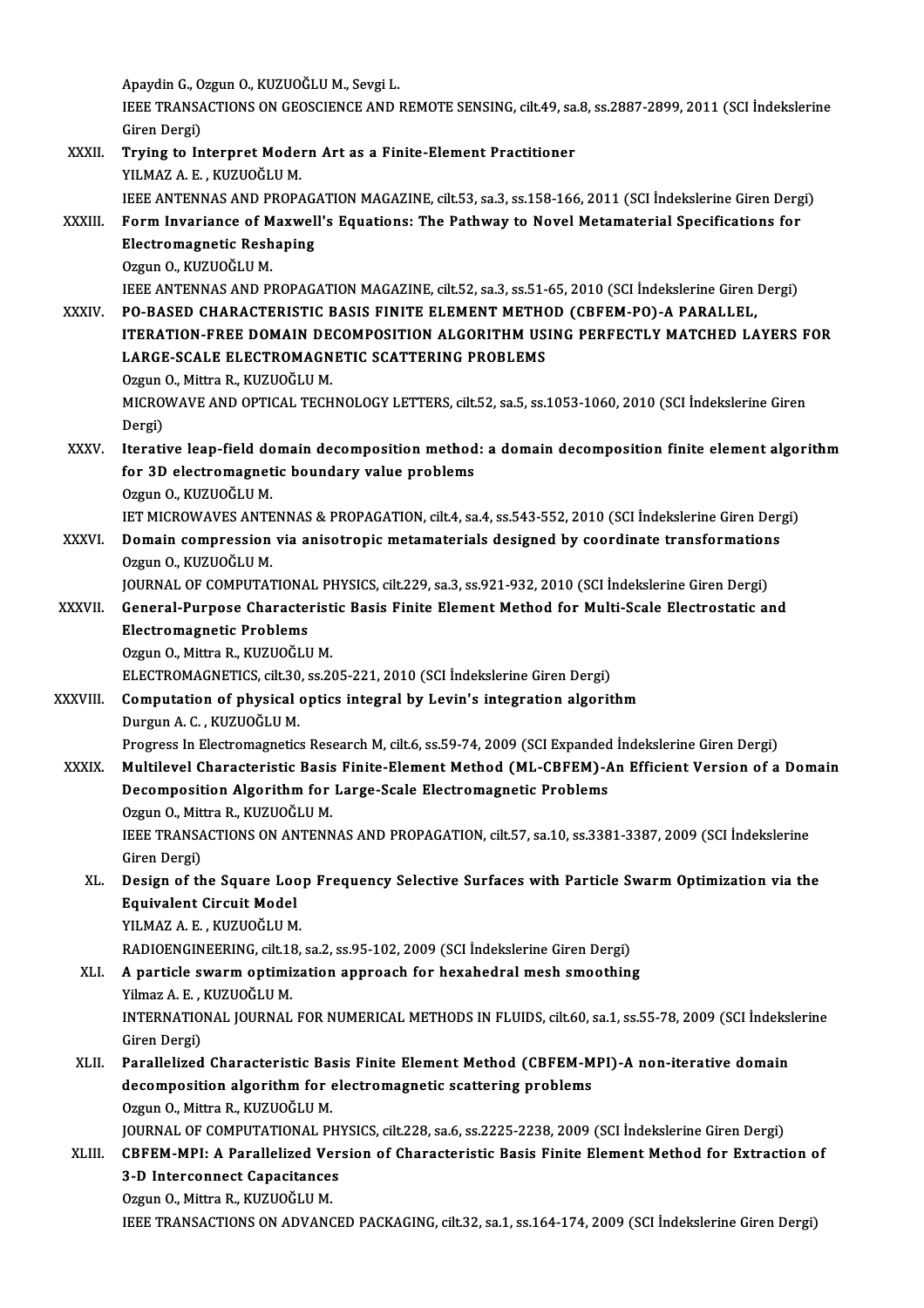| XLIV.   | Form-Invariance of Maxwell's Equations in Waveguide Cross-Section Transformations                                                              |
|---------|------------------------------------------------------------------------------------------------------------------------------------------------|
|         | Ozgun O., KUZUOĞLU M.                                                                                                                          |
|         | ELECTROMAGNETICS, cilt.29, sa.4, ss.353-376, 2009 (SCI Indekslerine Giren Dergi)                                                               |
| XLV.    | Efficient finite element solution of low-frequency scattering problems via anisotropic metamaterial                                            |
|         | layers                                                                                                                                         |
|         | Ozgun O., KUZUOĞLU M.                                                                                                                          |
|         | MICROWAVE AND OPTICAL TECHNOLOGY LETTERS, cilt.50, sa.3, ss.639-646, 2008 (SCI Indekslerine Giren Dergi)                                       |
| XLVI.   | My collaboration with Raj Mittra: Contributions to the theory of perfectly matched layers<br>Kuzuoglu M                                        |
|         | TURKISH JOURNAL OF ELECTRICAL ENGINEERING AND COMPUTER SCIENCES, cilt.16, sa.1, ss.1-6, 2008 (SCI                                              |
|         | İndekslerine Giren Dergi)                                                                                                                      |
| XLVII.  | Comparison of linear and quadratic hexahedral edge elements in electromagnetic scattering                                                      |
|         | problems                                                                                                                                       |
|         | YILMAZ A., Kuzuoglu M.                                                                                                                         |
|         | AEU-INTERNATIONAL JOURNAL OF ELECTRONICS AND COMMUNICATIONS, cilt.62, sa.8, ss.582-587, 2008 (SCI                                              |
| XLVIII. | İndekslerine Giren Dergi)                                                                                                                      |
|         | ANALYSIS OF HIGH FREQUENCY PLANE WAVE SCATTERING FROM A DOUBLE NEGATIVE CYLINDER<br>VIA THE MODIFIED WATSON TRANSFORMATION AND DEBYE EXPANSION |
|         | ŞEN S., KUZUOĞLU M.                                                                                                                            |
|         | PROGRESS IN ELECTROMAGNETICS RESEARCH-PIER, cilt.84, ss.55-92, 2008 (SCI İndekslerine Giren Dergi)                                             |
| XLIX.   | Recent advances in perfectly matched layers in finite element applications                                                                     |
|         | Ozgun O., KUZUOĞLU M.                                                                                                                          |
|         | TURKISH JOURNAL OF ELECTRICAL ENGINEERING AND COMPUTER SCIENCES, cilt.16, sa.1, ss.57-66, 2008 (SCI                                            |
| L.      | İndekslerine Giren Dergi)<br>Finite element analysis of electromagnetic scattering problems via iterative leap-field domain                    |
|         | decomposition method                                                                                                                           |
|         | Ozgun O., KUZUOĞLU M.                                                                                                                          |
|         | JOURNAL OF ELECTROMAGNETIC WAVES AND APPLICATIONS, cilt.22, ss.251-266, 2008 (SCI Indekslerine Giren                                           |
|         | Dergi)                                                                                                                                         |
| LI.     | Near-field performance analysis of locally-conformal perfectly matched absorbers via Monte Carlo                                               |
|         | simulations                                                                                                                                    |
|         | Ozgun O, KUZUOĞLU M                                                                                                                            |
|         | JOURNAL OF COMPUTATIONAL PHYSICS, cilt.227, sa.2, ss.1225-1245, 2007 (SCI Indekslerine Giren Dergi)                                            |
| LII.    | Calculation of optimized parameters of rectangular microstrip patch antenna using particle swarm                                               |
|         | optimization                                                                                                                                   |
|         | Yilmaz A. E., Kuzuoglu M.                                                                                                                      |
|         | MICROWAVE AND OPTICAL TECHNOLOGY LETTERS, cilt.49, sa.12, ss.2905-2907, 2007 (SCI İndekslerine Giren                                           |
| LIII.   | Dergi)<br>Utilization of anisotropic metamaterial layers in waveguide miniaturization and transitions                                          |
|         | Ozgun O., Kuzuoglu M.                                                                                                                          |
|         | IEEE MICROWAVE AND WIRELESS COMPONENTS LETTERS, cilt.17, sa.11, ss.754-756, 2007 (SCI İndekslerine Giren                                       |
|         | Dergi)                                                                                                                                         |
| LIV.    | Electromagnetic metamorphosis: Reshaping scatterers via conformal anisotropic metamaterial                                                     |
|         | coatings                                                                                                                                       |
|         | Ozgun O., Kuzuoglu M.                                                                                                                          |
|         | MICROWAVE AND OPTICAL TECHNOLOGY LETTERS, cilt.49, sa.10, ss.2386-2392, 2007 (SCI İndekslerine Giren                                           |
|         | Dergi)                                                                                                                                         |
| LV.     | Forward-backward domain decomposition method for finite element solution of electromagnetic                                                    |
|         | boundary value problems                                                                                                                        |
|         | Ozgun O., Kuzuoglu M.                                                                                                                          |
|         | MICROWAVE AND OPTICAL TECHNOLOGY LETTERS, cilt.49, sa.10, ss.2582-2590, 2007 (SCI Indekslerine Giren                                           |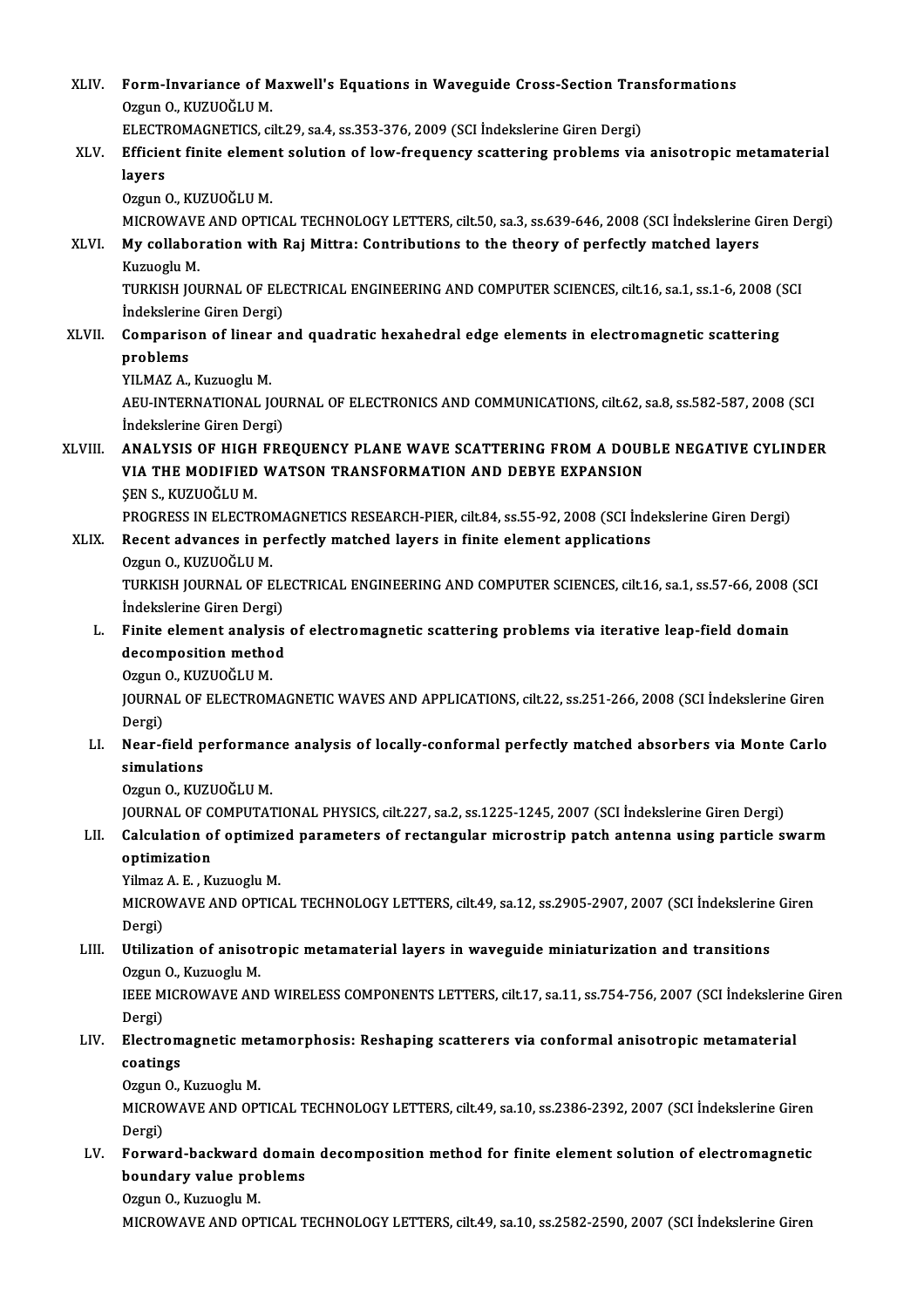Dergi)

Dergi)<br>LVI. Multicenter perfectly matched layer implementation for finite element mesh truncation<br>Ozgun O. Kugueghi M Dergi)<br><mark>Multicenter perfectl</mark><br>Ozgun O., Kuzuoglu M.<br>MICROWAVE AND OP. Multicenter perfectly matched layer implementation for finite element mesh truncation<br>Ozgun O., Kuzuoglu M.<br>MICROWAVE AND OPTICAL TECHNOLOGY LETTERS, cilt.49, sa.4, ss.827-832, 2007 (SCI İndekslerine Giren Dergi)<br>Nen Meyyy Ozgun O., Kuzuoglu M.<br>MICROWAVE AND OPTICAL TECHNOLOGY LETTERS, cilt.49, sa.4, ss.827-832, 2007 (SCI İndeksler<br>LVII. Non-Maxwellian locally-conformal PML absorbers for finite element mesh truncation<br>Ozgun O., Kuzuoglu M. MICROWAVE AND OPTICAL TECHNOLOGY LETTERS, cilt.49, sa.4, ss.827-832, 2007 (SCI Indekslerine Giren Dergi) Non-Maxwellian locally-conformal PML absorbers for finite element mesh truncation<br>Ozgun O., Kuzuoglu M.<br>IEEE TRANSACTIONS ON ANTENNAS AND PROPAGATION, cilt.55, sa.3, ss.931-937, 2007 (SCI İndekslerine Giren<br>Dergi) Ozgun<br>IEEE TI<br>Dergi)<br>Analys IEEE TRANSACTIONS ON ANTENNAS AND PROPAGATION, cilt.55, sa.3, ss.931-937, 2007 (SCI İndekslerine C<br>Dergi)<br>LVIII. Analysis of perfectly matched double negative layers via complex coordinate transformations<br>Everyorly M Dergi)<br><mark>Analysis of</mark><br>Kuzuoglu M.<br>IEEE TRANS. Analysis of perfectly matched double negative layers via complex coordinate transformations<br>Kuzuoglu M.<br>IEEE TRANSACTIONS ON ANTENNAS AND PROPAGATION, cilt.54, sa.12, ss.3695-3699, 2006 (SCI İndekslerine<br>Ciron Dergi) Kuzuoglu M.<br>IEEE TRANSACTIONS ON ANTENNAS AND PROPAGATION, cilt.54, sa.12, ss.3695-3699, 2006 (SCI İndekslerine<br>Giren Dergi) LIX. Locally-conformal perfectly matched layer implementation for finite element mesh truncation Giren Dergi)<br><mark>Locally-conformal p</mark><br>Ozgun O., Kuzuoglu M.<br>MICROWAVE AND OP. MICROWAVE AND OPTICAL TECHNOLOGY LETTERS, cilt.48, sa.9, ss.1836-1839, 2006 (SCI İndekslerine Giren<br>Dergi) Ozgun<br>MICRO<br>Dergi)<br>Eull w MICROWAVE AND OPTICAL TECHNOLOGY LETTERS, cilt.48, sa.9, ss.1836-1<br>Dergi)<br>LX. Full-wave analysis of microstrip lines on a highly lossy substrate<br>Prology V. Kuruogly M. Mittee P. Dergi)<br>Full-wave analysis of microstr<br>Prakash V., Kuzuoglu M., Mittra R.<br>MICROWAVE AND OPTICAL TECH Prakash V., Kuzuoglu M., Mittra R.<br>MICROWAVE AND OPTICAL TECHNOLOGY LETTERS, cilt.37, sa.5, ss.325-329, 2003 (SCI İndekslerine Giren Dergi) LXI. Improved design procedure for double-ridged waveguides MICROWAVE AND OPTICAL TECH<br>Improved design procedure fo<br>Prakash V., Mittra R., Kuzuoglu M.<br>INTERNATIONAL JOURNAL OF RE INTERNATIONAL JOURNAL OF RF AND MICROWAVE COMPUTER-AIDED ENGINEERING, cilt.12, sa.6, ss.530-539, 2002 (SCI İndekslerine Giren Dergi) Prakash V., Mittra R., Kuzuoglu M.<br>INTERNATIONAL JOURNAL OF RF AN<br>2002 (SCI İndekslerine Giren Dergi)<br>An efficient selution of the sene: INTERNATIONAL JOURNAL OF RF AND MICROWAVE COMPUTER-AIDED ENGINEERING, cilt.12, sa.6, ss.<br>2002 (SCI Indekslerine Giren Dergi)<br>LXII. An efficient solution of the generalized eigenvalue problems for planar transmission lines<br> 2002 (SCI İndekslerine Giren Dera<br>An efficient solution of the ge<br>Prakash V., Kuzuoglu M., Mittra R.<br>MICROWAVE AND OPTICAL TECH Prakash V., Kuzuoglu M., Mittra R.<br>MICROWAVE AND OPTICAL TECHNOLOGY LETTERS, cilt.31, sa.3, ss.194-197, 2001 (SCI İndekslerine Giren Dergi) Prakash V., Kuzuoglu M., Mittra R.<br>MICROWAVE AND OPTICAL TECHNOLOGY LETTERS, cilt.31, sa.3, ss.194-197, 2001 (SCI İndekslerine Giren Derg<br>LXIII. Pole estimation for arbitrarily-shaped dielectric targets using genetic algor MICROWAVE AND OPTICA<br>Pole estimation for arb<br>annihilation technique<br>Turban Savan G. Kuruegh Pole estimation for arbitra<br>annihilation technique<br>Turhan-Sayan G., Kuzuoglu M.<br>ELECTRONICS LETTEDS cilt 2. annihilation technique<br>Turhan-Sayan G., Kuzuoglu M.<br>ELECTRONICS LETTERS, cilt.37, sa.6, ss.380-381, 2001 (SCI İndekslerine Giren Dergi)<br>A new anisatrania perfestly matshed layer medium for mesh trunsation in f Turhan-Sayan G., Kuzuoglu M.<br>ELECTRONICS LETTERS, cilt.37, sa.6, ss.380-381, 2001 (SCI İndekslerine Giren Dergi)<br>LXIV. A new anisotropic perfectly matched layer medium for mesh truncation in finite difference time ELECTRONICS LET<br>A new anisotrop<br>domain analysis<br>Tang M. Chan Y. K A new anisotropic perfectly matche<br>domain analysis<br>Tong M., Chen Y., Kuzuoglu M., Mittra R.<br>INTERNATIONAL JOURNAL OF ELECTR domain analysis<br>Tong M., Chen Y., Kuzuoglu M., Mittra R.<br>INTERNATIONAL JOURNAL OF ELECTRONICS, cilt.86, sa.9, ss.1085-1091, 1999 (SCI İndekslerine Giren Dergi) Tong M., Chen Y., Kuzuoglu M., Mittra R.<br>INTERNATIONAL JOURNAL OF ELECTRONICS, cilt.86, sa.9, ss.1085-1091, 1999 (SCI İndekslerine Giren Dergi)<br>LXV. A robust algorithm for the solution of electromagnetic problems over INTERNATIONAL JOURI<br>A robust algorithm f<br>Pade approximation<br><sup>Kumaclu M. Mittre P</sup> A robust algorithm<br>Pade approximatior<br>Kuzuoglu M., Mittra R.<br>MICPOWAVE AND OP Pade approximation<br>Kuzuoglu M., Mittra R.<br>MICROWAVE AND OPTICAL TECHNOLOGY LETTERS, cilt.20, sa.6, ss.376-380, 1999 (SCI İndekslerine Giren Dergi)<br>Flament selution of electromagnetis problems ever a viide frequengy range v Kuzuoglu M., Mittra R.<br>MICROWAVE AND OPTICAL TECHNOLOGY LETTERS, cilt.20, sa.6, ss.376-380, 1999 (SCI İndekslerine الكلالة<br>LXVI. Element solution of electromagnetic problems over a wide frequency range via the Pade<br>ARE CON MICROWAVE ANI<br><mark>Element solutio</mark><br>approximation<br><sup>Kuruosiu M. Mitt</sup> Element solution of electromagnetic problems over a wide frequency range via the Pade<br>approximation approximation<br>Kuzuoglu M., Mittra R.<br>COMPUTER METHODS IN APPLIED MECHANICS AND ENGINEERING, cilt.169, ss.263-277, 1999 (SCI İndekslerine Kuzuoglu M., Mittra R.<br>COMPUTER METHODS<br>Giren Dergi) COMPUTER METHODS IN APPLIED MECHANICS AND ENGINEERING, cilt.169, ss.263-277, 1999 (SCI inde<br>Giren Dergi)<br>LXVII. Investigation of nonplanar perfectly matched absorbers for finite-element mesh truncation<br>Kurucation Muttre P Investigation of nonplanar perfectly matched absorbers for finite-element mesh truncation Kuzuoglu M., Mittra R. Investigation of nonplanar perfectly matched absorbers for finite-element mesh truncation<br>Kuzuoglu M., Mittra R.<br>IEEE TRANSACTIONS ON ANTENNAS AND PROPAGATION, cilt.45, sa.3, ss.474-486, 1997 (SCI İndekslerine Giren<br>Persi) Kuzuog<br>IEEE TI<br>Dergi)<br>Eregu IEEE TRANSACTIONS ON ANTENNAS AND PROPAGATION, cilt.45, sa.3, ss.474-486, 1997 (SCI İndekslerine G.<br>Dergi)<br>LXVIII. Frequency dependence of the constitutive parameters of causal perfectly matched anisotropic Dergi)<br>Frequency<br>absorbers<br>Kuruegh M Frequency depende<br>absorbers<br>Kuzuoglu M., Mittra R.<br>IEEE MICDOWAVE AN **absorbers**<br>Kuzuoglu M., Mittra R.<br>IEEE MICROWAVE AND GUIDED WAVE LETTERS, cilt.6, sa.12, ss.447-449, 1996 (SCI İndekslerine Giren Dergi)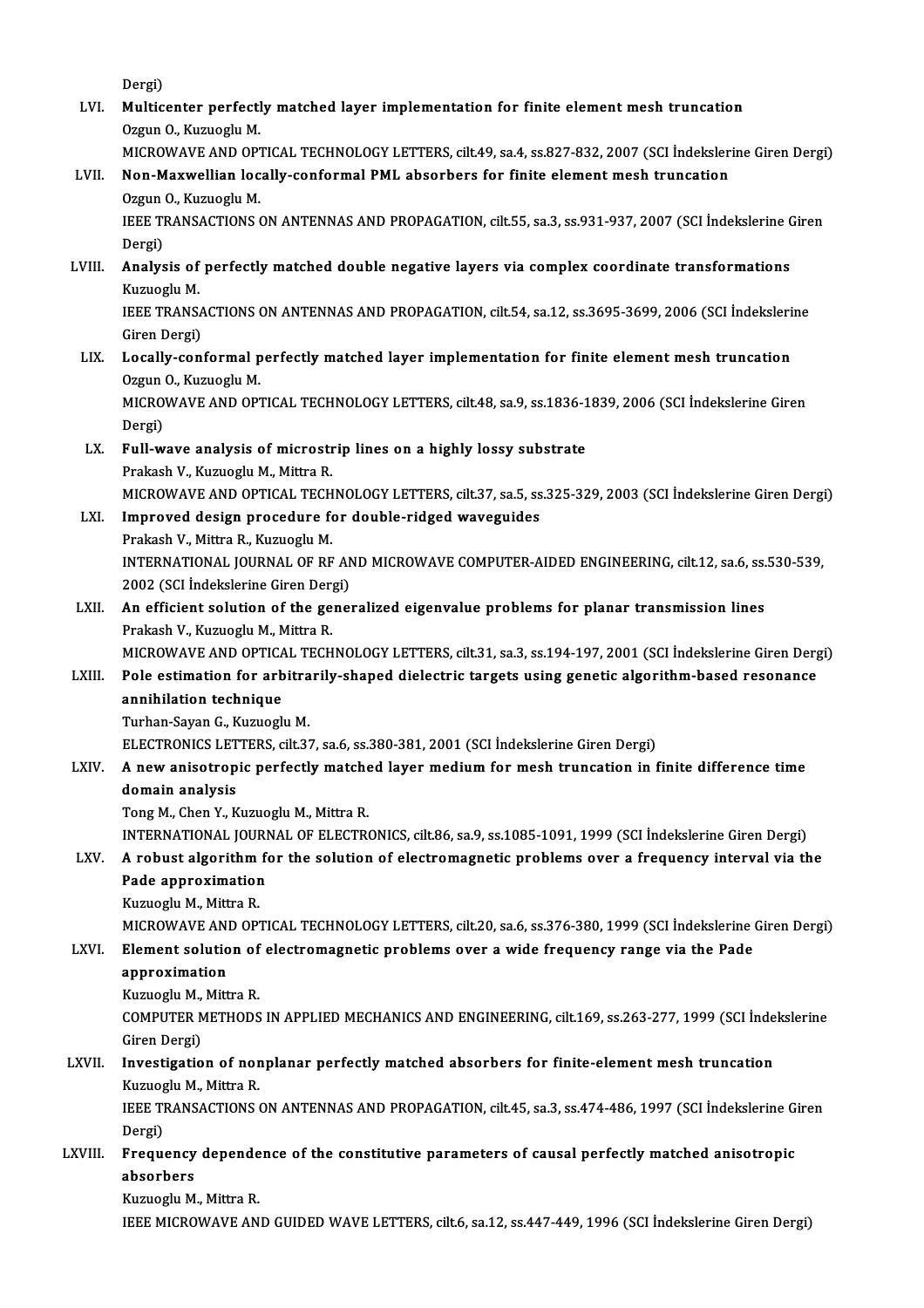| <b>LXIX</b>    | Infinite-dimensional multilayer perceptrons                                                              |
|----------------|----------------------------------------------------------------------------------------------------------|
|                | Kuzuoglu M., Leblebicioglu K.                                                                            |
|                | IEEE TRANSACTIONS ON NEURAL NETWORKS, cilt.7, sa.4, ss.889-896, 1996 (SCI İndekslerine Giren Dergi)      |
| LXX.           | ANALYTIC AND SEMIANALYTIC SOLUTIONS IN ELECTRICAL-IMPEDANCE TOMOGRAPHY .1. 2-                            |
|                | <b>DIMENSIONAL PROBLEMS</b>                                                                              |
|                | PIDCOCK M., KUZUOĞLU M., LEBLEBİCİOĞLU M. K.                                                             |
|                | PHYSIOLOGICAL MEASUREMENT, cilt.16, sa.2, ss.77-90, 1995 (SCI Indekslerine Giren Dergi)                  |
| LXXI.          | ELECTRICAL-IMPEDANCE TOMOGRAPHY USING INDUCED CURRENTS                                                   |
|                | GENCER N. G., KUZUOGLU M., IDER Y.                                                                       |
|                | IEEE TRANSACTIONS ON MEDICAL IMAGING, cilt.13, sa.2, ss.338-350, 1994 (SCI İndekslerine Giren Dergi)     |
| <b>LXXII</b>   | A FAST IMAGE-RECONSTRUCTION ALGORITHM FOR ELECTRICAL-IMPEDANCE TOMOGRAPHY                                |
|                | KUZUOGLU M., LEBLEBICIOGLU K., IDER Y.                                                                   |
|                | PHYSIOLOGICAL MEASUREMENT, cilt.15, 1994 (SCI İndekslerine Giren Dergi)                                  |
| <b>LXXIII</b>  | RECONSTRUCTION OF PERMITTIVITY AND CONDUCTIVITY PROFILES OF A DIELECTRIC SLAB IN THE                     |
|                | TIME DOMAIN BY DESCENT METHODS                                                                           |
|                | ONDER M., KUZUOGLU M.                                                                                    |
|                | IEE PROCEEDINGS-H MICROWAVES ANTENNAS AND PROPAGATION, cilt.139, sa.5, ss.435-440, 1992 (SCI             |
|                | İndekslerine Giren Dergi)                                                                                |
| <b>LXXIV</b>   | OPTIMAL-CONTROL OF THE FEED VOLTAGE OF A DIPOLE ANTENNA                                                  |
|                | ONDER M., KUZUOGLU M.                                                                                    |
|                | IEEE TRANSACTIONS ON ANTENNAS AND PROPAGATION, cilt.40, sa.4, ss.414-421, 1992 (SCI Indekslerine Giren   |
|                | Dergi)                                                                                                   |
| LXXV.          | ELECTRICAL-IMPEDANCE TOMOGRAPHY USING INDUCED AND INJECTED CURRENTS                                      |
|                | GENCER N., IDER Y., KUZUOGLU M.                                                                          |
|                | CLINICAL PHYSICS AND PHYSIOLOGICAL MEASUREMENT, cilt.13, ss.95-99, 1992 (SCI İndekslerine Giren Dergi)   |
| <b>LXXVI</b>   | ANALYSIS OF 3-DIMENSIONAL SOFTWARE EIT PHANTOMS BY THE FINITE-ELEMENT METHOD                             |
|                | KUZUOGLU M., MOHDSAID M., IDER Y.                                                                        |
|                | CLINICAL PHYSICS AND PHYSIOLOGICAL MEASUREMENT, cilt.13, ss.135-138, 1992 (SCI İndekslerine Giren Dergi) |
| <b>LXXVII.</b> | DETERMINATION OF THE BOUNDARY OF AN OBJECT INSERTED INTO A WATER-FILLED CYLINDER                         |
|                | IDER Y., NAKIBOGLU B., KUZUOGLU M., GENCER N.                                                            |
|                | CLINICAL PHYSICS AND PHYSIOLOGICAL MEASUREMENT, cilt.13, ss.151-154, 1992 (SCI İndekslerine Giren Dergi) |

#### Diğer Dergilerde Yayınlanan Makaleler

I. Perturbation-Asymptotic Series Approach for an ElectromagneticWave Problemin an Epsilon Near 2 December 2014<br>Perturbation-Asympt<br>Zero (ENZ) Material<br>Akkaya M. K. VII MAZ Perturbation-Asymptotic Series Appro<br>Zero (ENZ) Material<br>Akkaya M. K. , YILMAZ A. E. , KUZUOĞLU M.<br>ADVANCED ELECTPOMACNETICS silt 11 S Zero (ENZ) Material<br>Akkaya M. K. , YILMAZ A. E. , KUZUOĞLU M.<br>ADVANCED ELECTROMAGNETICS, cilt.11, sa.1, ss.30-40, 2022 (ESCI İndekslerine Giren Dergi)

- Akkaya M. K. , YILMAZ A. E. , KUZUOĞLU M.<br>ADVANCED ELECTROMAGNETICS, cilt.11, sa.1, ss.30-40, 2022 (ESCI İndekslerine Giren Dergi)<br>II. Multiscale Modeling of Thin-Wire Coupling Problems Using Hybridization of Finite Elemen ADVANCED ELECTROMAGNETICS, cilt.11, sa.1, ss.30-4<br>Multiscale Modeling of Thin-Wire Coupling Pro<br>Dipole Moment Methods and GPU Acceleration<br>ÖZCÜN Ö. Mittre B. KUZUQČLUM Multiscale Modeling of Thin-W<br>Dipole Moment Methods and G<br>ÖZGÜN Ö., Mittra R., KUZUOĞLU M.<br>JEEE JOUPNAL ON MULTISCALE AN Dipole Moment Methods and GPU Acceleration<br>ÖZGÜN Ö., Mittra R., KUZUOĞLU M.<br>IEEE JOURNAL ON MULTISCALE AND MULTIPHYSICS COMPUTATIONAL TECHNIQUES, cilt.5, ss.155-166, 2020<br>(ESCL İndekskarine Ciren Dergi) ÖZGÜN Ö., Mittra R., KUZUOĞLU<br>IEEE JOURNAL ON MULTISCALE<br>(ESCI İndekslerine Giren Dergi)<br>On the Assuresu of Spestral IEEE JOURNAL ON MULTISCALE AND MULTIPHYSICS COMPUTATIONAL TECHNIQUES, cilt.5, ss.15<br>(ESCI Indekslerine Giren Dergi)<br>III. On the Accuracy of Spectral Element Method in Electromagnetic Scattering Problems<br>Maharia J. TARMAN L
- (ESCI İndekslerine Giren Dergi)<br>**On the Accuracy of Spectral Element**<br>Mahariq İ., TARMAN I. H. , KUZUOĞLU M.<br>International Journal of Computer Theor International Journal of Computer Theory and Engineering, cilt.6, sa.6, ss.495-499, 2014 (Diğer Kurumların Hakemli Dergileri) Mahariq İ, TARMAN I.H., KUZUOĞLU M.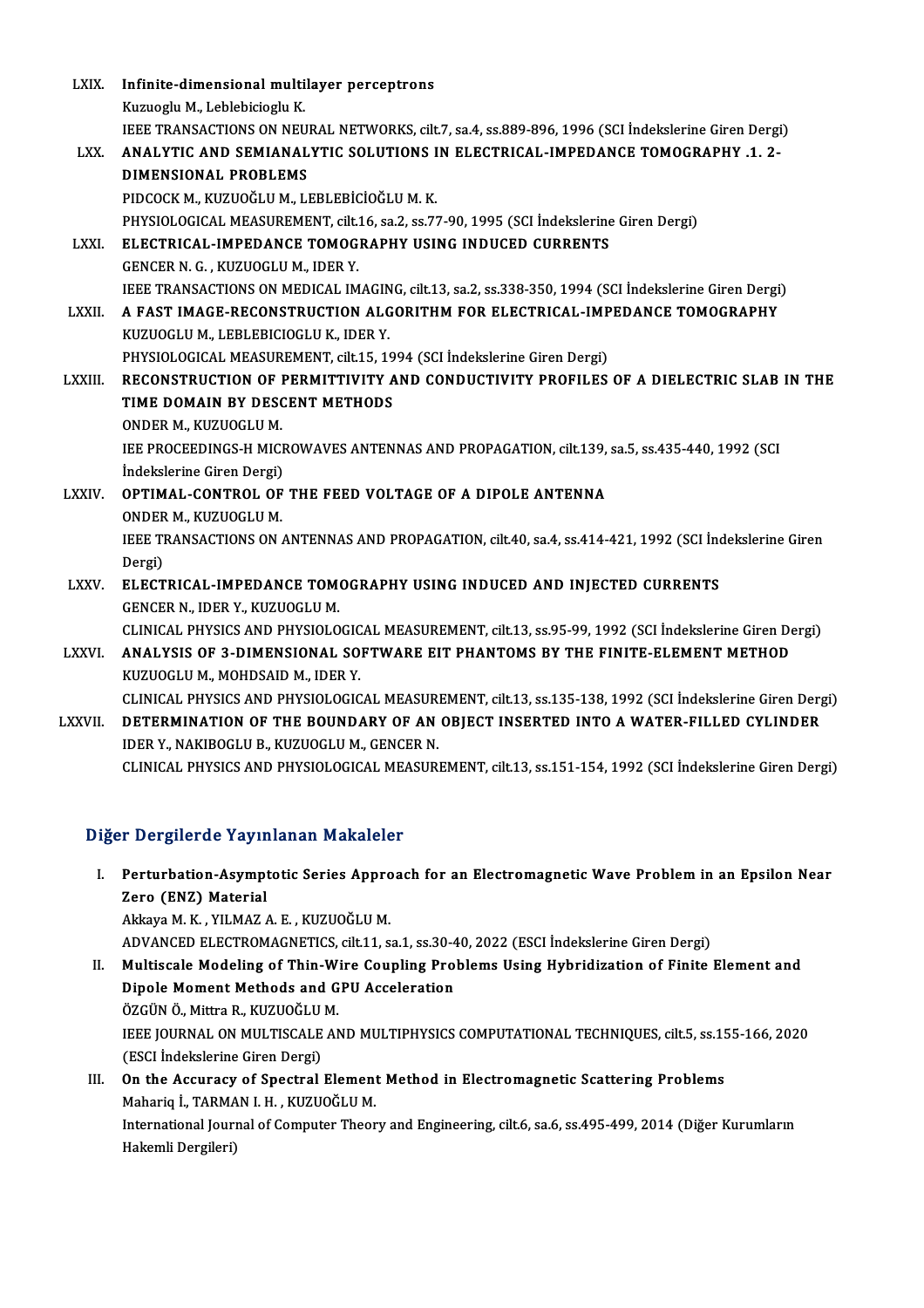#### Kitap & Kitap Bölümleri

- I. MATLAB-based Finite Element Programming in Electromagnetic Modeling ÖzgünÖ.,KuzuoğluM. MATLAB-based Finite Elemen<br>Özgün Ö., Kuzuoğlu M.<br>CRC, New York , New-York, 2018<br>A systematis study of perfectl
- II. A systematic study of perfectly matched absorbers<br>KUZUOĞLU M., Mittra R. CRC, New York , New-Yo<br>A systematic study of<br>KUZUOĞLU M., Mittra R.<br>Enontions in Electromac Frontiers in Electromagnetics, Douglas H. Werner, Raj Mittra, Editör, Wiley, ss.609-643, 1999

#### Hakemli Kongre / Sempozyum Bildiri Kitaplarında Yer Alan Yayınlar

akemli Kongre / Sempozyum Bildiri Kitaplarında Yer Alan Yayınlar<br>I. Efficient Computation of Green's Functions for Multilayer Media in the Context of 5G Applications<br>Mitra P. ÖZCÜNÖ Li C. KUZUOČLU M Mit rayingi o 7 Sompozyum Dru<br>Efficient Computation of Green's Fu<br>Mittra R., ÖZGÜN Ö., Li C., KUZUOĞLU M.<br>15th European Conference on Antonnes Efficient Computation of Green's Functions for Multilayer Media in the Context of 5G Applications<br>Mittra R., ÖZGÜN Ö., Li C., KUZUOĞLU M.<br>15th European Conference on Antennas and Propagation, EuCAP 2021, Düsseldorf, Almany Mittra R., ÖZGÜN Ö., Li C., KUZUOĞLU M.<br>15th European Conference on Antennas and Propagation, EuCAP<br>II. **A Novel Numerical Technique for Analyzing Metasurfaces**<br>ÖZGÜN Ö., Mittra R., KUZUOĞLU M. 15th European Conference on Ante<br>A Novel Numerical Technique 1<br>ÖZGÜN Ö., Mittra R., KUZUOĞLU M.<br>2019 IEEE International Sumposius A Novel Numerical Technique for Analyzing Metasurfaces<br>ÖZGÜN Ö., Mittra R., KUZUOĞLU M.<br>2019 IEEE International Symposium on Antennas and Propagation and USNC-URSI Radio Science Meeting, Atlanta,<br>CA. USA Amerika Birlesik D ÖZGÜN Ö., Mittra R., KUZUOĞLU M.<br>2019 IEEE International Symposium on Antennas and Proj<br>GA, USA, Amerika Birleşik Devletleri, 7 - 12 Temmuz 2019<br>Finite Flement Demain Decemposition Method for I III. Finite Element Domain Decomposition Method for Rough Sea Surface Scattering ÖZGÜN Ö., KUZUOĞLU M. GA, USA, Amerika Birleşik Devletleri, 7 - 12 Temmuz 2019 Finite Element Domain Decomposition Method for Rough Sea Surface Scattering<br>ÖZGÜN Ö., KUZUOĞLU M.<br>2019 IEEE International Symposium on Antennas and Propagation and USNC-URSI Radio Science Meeting, Atlanta,<br>CA, USA, Amerika ÖZGÜN Ö., KUZUOĞLU M.<br>2019 IEEE International Symposium on Antennas and Proj<br>GA, USA, Amerika Birleşik Devletleri, 7 - 12 Temmuz 2019<br>Modeling and Analysis of See Clutter by a Naval Nu 2019 IEEE International Symposium on Antennas and Propagation and USNO<br>GA, USA, Amerika Birleşik Devletleri, 7 - 12 Temmuz 2019<br>IV. Modeling and Analysis of Sea Clutter by a Novel Numerical Method<br>ÖZCÜN Ö, KUZUOĞUJM GA, USA, Amerika Birleşik<br>Modeling and Analysis<br>ÖZGÜN Ö., KUZUOĞLU M.<br>The <sup>7th</sup> Advanced Electre Modeling and Analysis of Sea Clutter by a Novel Numerical Method<br>ÖZGÜN Ö., KUZUOĞLU M.<br>The 7th Advanced Electromagnetics Symposium (AES), Lizbon, Portekiz, 24 - 26 Temmuz 2019<br>An Efficient Demain Cosseding Annuash for Line ÖZGÜN Ö., KUZUOĞLU M.<br>The 7th Advanced Electromagnetics Symposium (AES), Lizbon, Portekiz, 24 - 26 Temmuz 2019<br>V. An Efficient Domain Cascading Approach for Linear Discontinuous Galerkin Schemes<br>Doğan D., KUZUOĞLU M. The 7th Advanced Electr<br>An Efficient Domain C<br>Doğan D., KUZUOĞLU M.<br>European Conference en European Conference on Antennas and Propagation (EuCAP), Londora, Birleşik Krallık, 9 - 13 Nisan 2018 Doğan D., KUZUOĞLU M.<br>European Conference on Antennas and Propagation (EuCAP), Lo<br>VI. – A Microwave Imaging Model for Biomedical Applications<br>ÖZCÜN Ö, KUZUOĞLU M European Conference on<br>A Microwave Imaging<br>ÖZGÜN Ö., KUZUOĞLU M.<br>International Sumnosium ÖZGÜN Ö., KUZUOĞLU M.<br>International Symposium of IEEE-Antennas-and-Propagation-Society / USNC/URSI National Radio Science Meeting, ÖZGÜN Ö., KUZUOĞLU M.<br>International Symposium of IEEE-Antennas-and-Propagation-Society / USN<br>California, Amerika Birleşik Devletleri, 9 - 14 Temmuz 2017, ss.2373-2374<br>Finite Flement Modeling of Anisotronis Helf Spece Probl International Symposium of IEEE-Antennas-and-Propagation-Society / USNC/URSI National Radio Science Meetin<br>California, Amerika Birleşik Devletleri, 9 - 14 Temmuz 2017, ss.2373-2374<br>VII. Finite Element Modeling of Anisotrop California, Amerika Birleş<br>Finite Element Modelii<br>ÖZGÜN Ö., KUZUOĞLU M.<br>International Sumnosium Finite Element Modeling of Anisotropic Half-Space Problems by a Simple Mesh Truncation Scheme<br>ÖZGÜN Ö., KUZUOĞLU M.<br>International Symposium of IEEE-Antennas-and-Propagation-Society / USNC/URSI National Radio Science Meetin ÖZGÜN Ö., KUZUOĞLU M.<br>International Symposium of IEEE-Antennas-and-Propagation-Society / USNC/URSI National Radio Science Meeting, International Symposium of IEEE-Antennas-and-Propagation-Society / USNC/URSI National Radio Science Meeting,<br>California, Amerika Birleşik Devletleri, 9 - 14 Temmuz 2017, ss.1581-1582<br>VIII. A Numerical Model for Investigati California, Amerika Birleşik Devletleri, 9 - 14 Temmuz 2017, ss.1581-1582<br>A Numerical Model for Investigating the Effect of Rough Surface I<br>Statistics<br>KUZUOĞLU M., ÖZGÜN Ö. A Numerical Model for<br>Statistics<br>KUZUOĞLU M., ÖZGÜN Ö.<br>International Sumnesium International Symposium of IEEE-Antennas-and-Propagation-Society / USNC/URSI National Radio Science Meeting, California, Amerika Birleşik Devletleri, 9 - 14 Temmuz 2017, ss.1837-1838 IX. A Microwave Imaging Method based on Transformation Electromagnetics KUZUOĞLUM.,ÖZGÜNÖ. 10th InternationalCongress on Advanced on Transformation Electromagnetics<br>20th International Congress on Advanced Electromagnetic Materials in Microwaves and Optics<br>20th International Congress on Advanced Electromagnetic M KUZUOĞLU M., ÖZGÜN Ö.<br>10th International Congress on Advanced Electromagnetic Materials in M<br>(METAMATERIALS), Chania, Yunanistan, 19 - 22 Eylül 2016, ss.262-264<br>Numerisel Modeling of Electromagnetic Scattering from Periodi 10th International Congress on Advanced Electromagnetic Materials in Microwaves and Optics<br>(METAMATERIALS), Chania, Yunanistan, 19 - 22 Eylül 2016, ss.262-264<br>X. Numerical Modeling of Electromagnetic Scattering from Period (METAMATERIALS), Chania, Yunanistan, 19 - 22 Eylül 2016, ss.262-264<br>Numerical Modeling of Electromagnetic Scattering from Periodi<br>Electromagnetics<br>ÖZGÜN Ö., KUZUOĞLU M. Numerical Modeling of<br>Electromagnetics<br>ÖZGÜN Ö., KUZUOĞLU M.<br>10th International Congr 10th International Congress on Advanced Electromagnetic Materials in Microwaves and Optics (METAMATERIALS), Chania, Yunanistan, 19 - 22 Eylül 2016, ss.259-261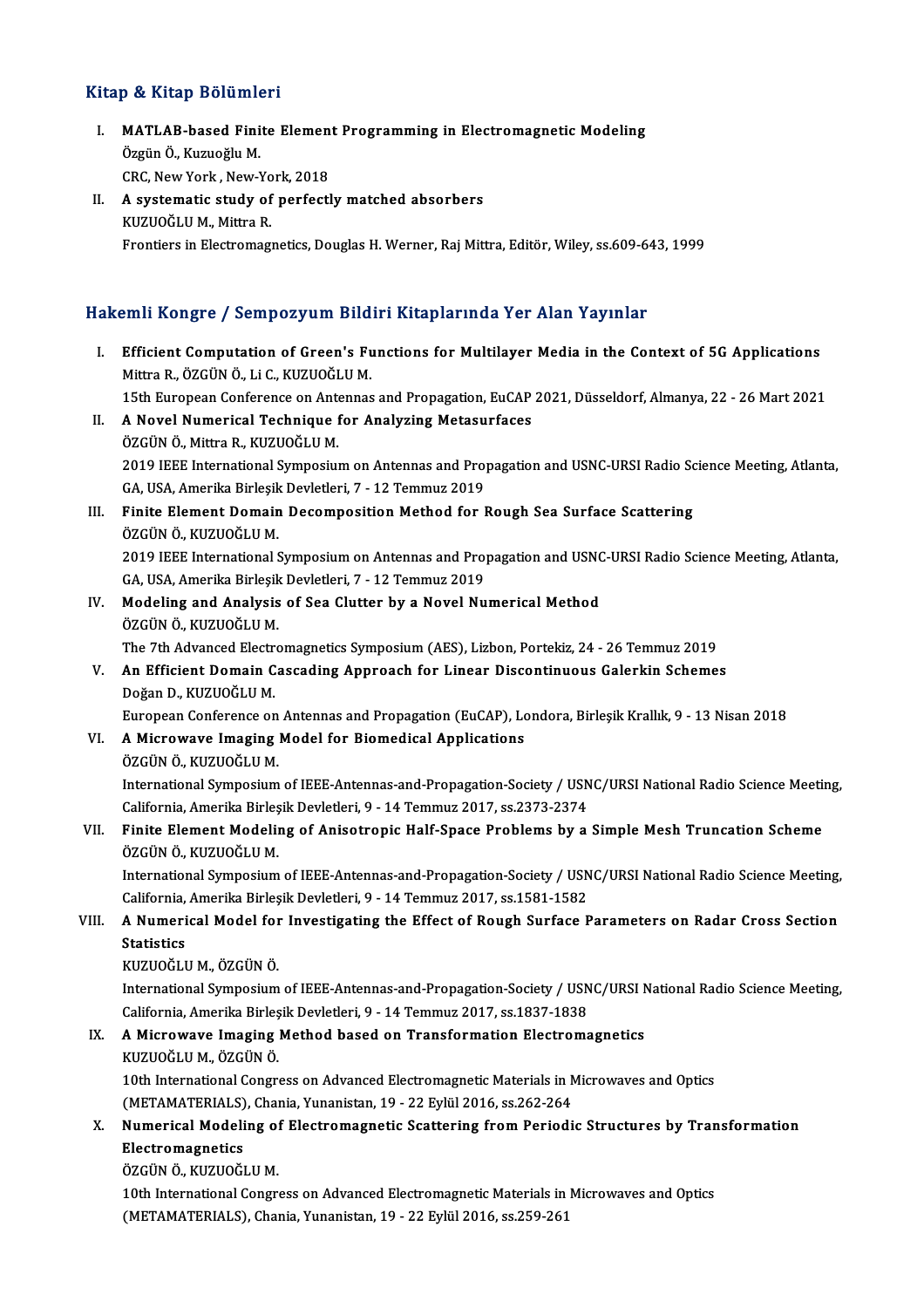XI. Stochastic Modeling in Computational Electromagnetics by Coordinate Transformations<br>ÖZCÜNÖ KUZUQĞLUM ÖZGÜN Ö., KUZUOĞLU M. Stochastic Modeling in Computational Electromagnet<br>ÖZGÜN Ö., KUZUOĞLU M.<br>The Third International EMC Conference, 2 - 04 Eylül 2015<br>Modeling Electromagnetic Secttoring from Pandom A

The Third International EMC Conference, 2 - 04 Eylül 2015

## XII. Modeling Electromagnetic Scattering from Random Array of Objects by Form Invariance of Maxwell's<br>Equations

ÖZGÜN Ö., KUZUOĞLU M.

Equations<br>ÖZGÜN Ö., KUZUOĞLU M.<br>IEEE International Symposium on Antennas and Propagation / USNC/URSI National North American Radio Science<br>Mesting Vancewyer Kanada 19, 24 Temmuz 2015, ss 294, 295 ÖZGÜN Ö., KUZUOĞLU M.<br>IEEE International Symposium on Antennas and Propagation / U<br>Meeting, Vancouver, Kanada, 19 - 24 Temmuz 2015, ss.284-285<br>A. Hybrid Perturbational and Transformational Electrom: IEEE International Symposium on Antennas and Propagation / USNC/URSI National North American Radio Soldies (1947)<br>Meeting, Vancouver, Kanada, 19 - 24 Temmuz 2015, ss.284-285<br>XIII. A Hybrid Perturbational and Transformation

### Meeting, Vancouver, Kanada, 19<br>A Hybrid Perturbational and<br>Surface Scattering Problems<br>PUZUOČUJM ÖZCÜNÖ A Hybrid Perturbation<br>Surface Scattering Pro<br>KUZUOĞLU M., ÖZGÜN Ö.<br><sup>IEEE International Sumne</sup> Surface Scattering Problems<br>IEU KUZUOĞLU M., ÖZGÜN Ö.<br>IEEE International Symposium on Antennas and Propagation / USNC/URSI National North American Radio Science

Meeting, Vancouver, Kanada, 19 - 24 Temmuz 2015, ss.282-283 IEEE International Symposium on Antennas and Propagation / USNC/URSI National North American Radio<br>Meeting, Vancouver, Kanada, 19 - 24 Temmuz 2015, ss.282-283<br>XIV. Analysis of Scattering from Perfect Electric Conducting Cy

# Meeting, Vancouver, Kanada, 19 - 24<br>Analysis of Scattering from Perf<br>Mahariq I., ARPACI İ., KUZUOĞLU M.<br>Camputational Flastromagnatics Inte Analysis of Scattering from Perfect Electric Conducting Cylinders by Spectral Element Method<br>Mahariq I., ARPACI İ., KUZUOĞLU M.<br>Computational Electromagnetics International Workshop (CEM), İzmir, Türkiye, 1 - 04 Temmuz 201

Computational Electromagnetics International Workshop (CEM), İzmir, Türkiye, 1 - 04 Temmuz 2015, ss.22-23

# Mahariq I., ARPACI İ., KUZUOĞLU M.<br>Computational Electromagnetics International Workshop (CEM),<br>XV. Parabolic Equation Toolbox for Radio Wave Propagation<br>ÖZGÜN Ö., Apaydin G., KUZUOĞLU M., SEVGİ L.

Parabolic Equation Toolbox for Radio Wave Propagation<br>ÖZGÜN Ö., Apaydin G., KUZUOĞLU M., SEVGİ L.<br>USNC-URSI Radio Science Meeting (Joint with AP-S Symposium) Proceedings, Vancouver, Kanada, 19 Temmuz<br>2015. es 250. ÖZGÜN Ö., Ap<br>USNC-URSI R:<br>2015, ss.259<br>Modeling an USNC-URSI Radio Science Meeting (Joint with AP-S Symposium) Proceedings, Var<br>2015, ss.259<br>XVI. Modeling and Predicting Surface Roughness via Transformation Optics<br>277110 NUIZUOČLUM

# 2015, ss.259<br>XVI. Modeling and Predicting Surface Roughness via Transformation Optics<br>Ozgun O., KUZUOĞLU M.

Modeling and Predicting Surface Roughness via Transformation Optics<br>Ozgun O., KUZUOĞLU M.<br>8th International Congress on Advanced Electromagnetic Materials in Microwaves and Optics (Metamaterials),<br>Congrhagen Danimarka 25, Ozgun O., KUZUOĞLU M.<br>8th International Congress on Advanced Electro<br>Copenhagen, Danimarka, 25 - 28 Ağustos 2014<br>Continuous time Nonlineer Estimation Eilt 8th International Congress on Advanced Electromagnetic Materials in Microwaves and Optics (Metamateria<br>Copenhagen, Danimarka, 25 - 28 Ağustos 2014<br>XVII. Continuous-time Nonlinear Estimation Filters Using UKF-aided Gaussian

## Copenhagen, Danimarka, 25 - 28 Ağustos 2014<br>Continuous-time Nonlinear Estimation Filters Using UKF-aided Gaussian Sum Representations<br>Gokce M., KUZUOĞLU M.<br>16th International Conference on Information Fusion (FUSION), İsta Continuous-time Nonlinear Estimation Filters Using UKF-aided Gaussian Sum Representations<br>Gokce M., KUZUOĞLU M.<br>16th International Conference on Information Fusion (FUSION), İstanbul, Türkiye, 9 - 12 Temmuz 2013, ss.2097-<br>

Gokce M., KUZUOĞLU M.<br>16th International Confe<br>2102 16th International Conference on Information Fusion (FUSION), İstanbul, Türkiye, 9 - 12 Temmuz 2013, ss.2<br>2102<br>XVIII. How Generous is the ELLPACK Sparse Matrix Storage Scheme for Finite Element Computations

# 2102<br>How Generous is the ELLPACK Sp.<br>Akinci G., YILMAZ A. E. , KUZUOĞLU M.<br><sup>Oth International Conference en Electr</sup> How Generous is the ELLPACK Sparse Matrix Storage Scheme for Finite Element Computations<br>Akinci G., YILMAZ A. E. , KUZUOĞLU M.<br>9th International Conference on Electronics Computer and Computation (ICECCO 2012), Ankara, Tür

Akinci G., YILMAZ A. E. , KUZUOĞLU M.<br>9th International Conference on Electronics Computer and Computation (ICECCO 2012), Ankara, Türkiye, 1 - 03<br>Kasım 2012, ss.146-149 9th International Conference on Electronics Computer and Computation (ICECCO 2012), Ankara, Türkiy<br>Kasım 2012, ss.146-149<br>XIX. Designing Transformation-based Metamaterials for Numerical Modeling of Low Frequency

### Kasım 2012, ss.146-149<br>Designing Transformation-l<br>Electromagnetic Scattering<br>Ozzun O. KUZUOČLU M Electromagnetic Scattering<br>Ozgun O., KUZUOĞLU M.

Progress In Electromagnetics Research Symposium (PIERS), Moscow, Rusya, 19 - 23 Ağustos 2012, ss.981-984

#### XX. Reduction of the Staircasing Error in Finite Methods by Using Transformation Media KUZUOĞLU M., Ozgun O.

Progress In Electromagnetics Research Symposium (PIERS), Moscow, Rusya, 19 - 23 Ağustos 2012, ss.707-710

#### XXI. Numerical Solution of Multi-scale Electromagnetic Boundary Value Problems by Utilizing

### Progress In Electromagnetics Research Syn<br>Numerical Solution of Multi-scale Electransformation-Based Metamaterials<br>Ozgun O, KUZUOČLUM **Numerical Solution of<br>Transformation-Base<br>Ozgun O., KUZUOĞLU M.<br>11th International Confe** Transformation-Based Metamaterials<br>Ozgun O., KUZUOĞLU M.<br>11th International Conference on Computational Science and Its Applications (ICCSA), Santander, İspanya, 20 - 23<br>Hagiran 2011, cilt 6795, 98.11.25

Ozgun O., KUZUOĞLU M.<br>11th International Conference on<br>Haziran 2011, cilt.6785, ss.11-25<br>Two way split stop parabolis. 11th International Conference on Computational Science and Its Applications (ICCSA), Santander, İspa<br>Haziran 2011, cilt.6785, ss.11-25<br>XXII. Two way split step parabolic equation algorithm for tropospheric propagation Test

### Haziran 2011,<br><mark>Two way spli</mark><br>comparisons<br>ÖZCÜNÖ APA comparisons<br>ÖZGÜN Ö., APAYDIN G., KUZUOĞLU M., SEVGİ L. comparisons<br>ÖZGÜN Ö., APAYDIN G., KUZUOĞLU M., SEVGİ L.<br>2010 10th Mediterranean Microwave Symposium, Guzelyurt, Turkey, 25 - 27 Ağustos 2010<br>Selution of Large Sesttering Preblems veing e Multilevel Sebeme in the sentert e

### XXIII. Solution of Large Scattering Problems using a Multilevel Scheme in the context of Characteristic<br>Basis Finite Element Method 2010 10th Mediterranean Microv<br>Solution of Large Scattering<br>Basis Finite Element Method<br>Orgun O. Mittre B. KUZUOČLU M

Ozgun O., Mittra R., KUZUOĞLU M.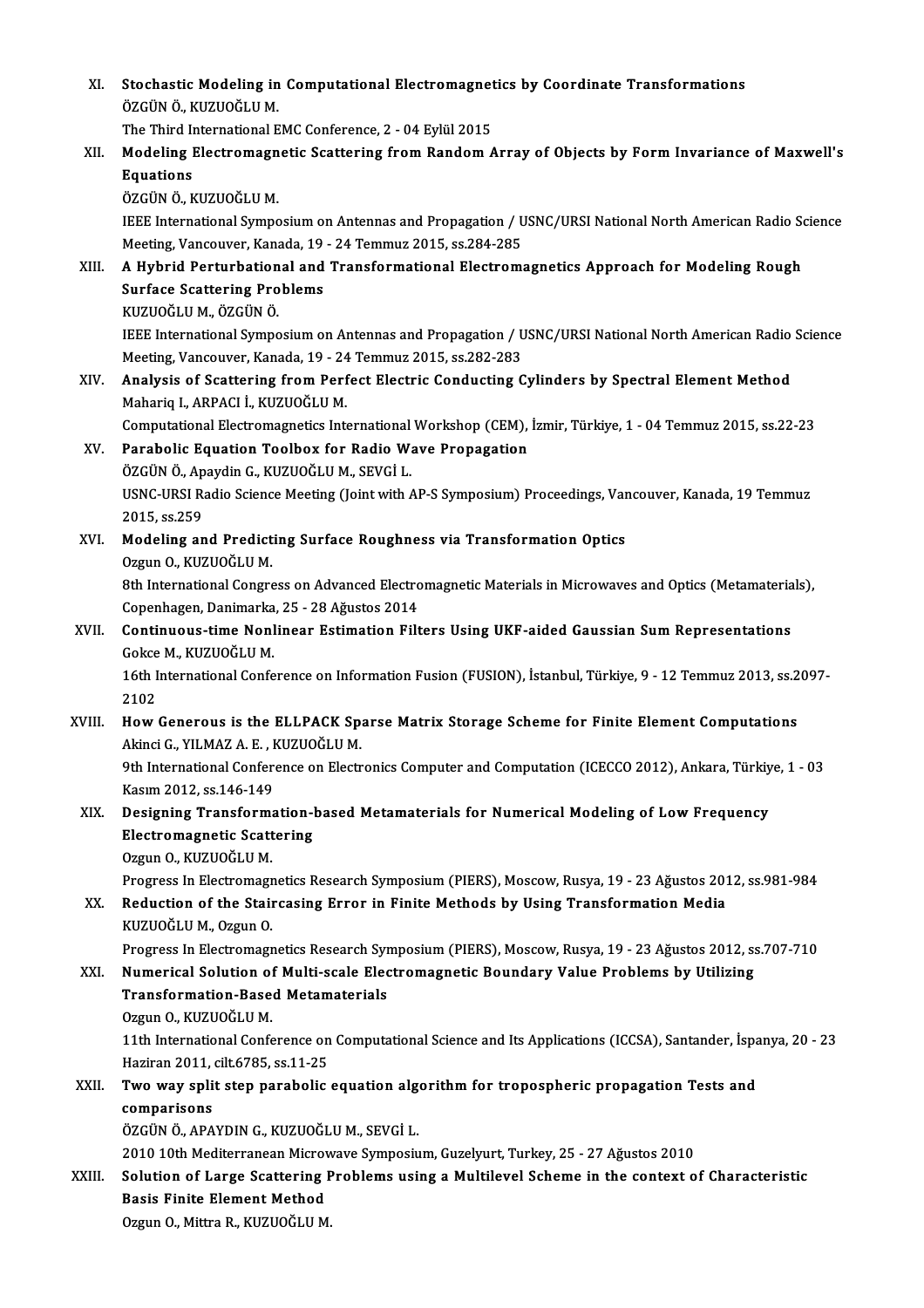2010 IEEE International Symposium Antennas and Propagation/CNC-USNC/URSI Radio Science Meeting, Toronto,<br>Kanada 11, 17 Temmur 2010 2010 IEEE International Sympo<br>Kanada, 11 - 17 Temmuz 2010<br>Turo way Fourior Split Stan 2010 IEEE International Symposium Antennas and Propagation/CNC-USNC/URSI Radio Science Meetin<br>Kanada, 11 - 17 Temmuz 2010<br>XXIV. Two-way Fourier Split Step Algorithm over Variable Terrain with Narrow and Wide Angle Kanada, 11 - 17 Temmuz 2010<br>Two-way Fourier Split Step Algorithm over Variable Terrain with Narrow and Wide Angle<br>Propagators Two-way Fourier Split Step Algorithm<br>Propagators<br>Ozgun O., Apaydin G., KUZUOĞLU M., Sevgi L.<br>2010 IEEE International Symposium Antenna Propagators<br>Ozgun O., Apaydin G., KUZUOĞLU M., Sevgi L.<br>2010 IEEE International Symposium Antennas and Propagation/CNC-USNC/URSI Radio Science Meeting, Toronto,<br>Kanada, 11, ...17 Temmuz 2010 Ozgun O., Apaydin G., KUZUOĞL<br>2010 IEEE International Sympo<br>Kanada, 11 - 17 Temmuz 2010<br>Transformation Modia for E 2010 IEEE International Symposium Antennas and Propagation/CNC-USNC/URSI Ra<br>Kanada, 11 - 17 Temmuz 2010<br>XXV. Transformation Media for Efficient Numerical Modeling of Finite Methods<br>KUZUQČUJM, Ozgun O Kanada, 11 - 17 Temmuz 2010<br>Transformation Media for Efficient Numerical Modeling of Finite Methods<br>KUZUOĞLU M., Ozgun O. Transformation Media for Efficient Numerical Modeling of Finite Methods<br>KUZUOĞLU M., Ozgun O.<br>2010 IEEE International Symposium Antennas and Propagation/CNC-USNC/URSI Radio Science Meeting, Toronto,<br>Kanada 11, 17 Temmuz 20 KUZUOĞLU M., Ozgun O.<br>2010 IEEE International Sympo<br>Kanada, 11 - 17 Temmuz 2010<br>Turo way Split Stap Fourior 2010 IEEE International Symposium Antennas and Propagation/CNC-USNC/URSI Radio Science Meeting,<br>Kanada, 11 - 17 Temmuz 2010<br>XXVI. Two-way Split-Step Fourier and Finite Element based Parabolic Equation Propagation Tools:<br>Co Kanada, 11 - 17 Temmuz 2010<br>Two-way Split-Step Fourier and Finite Element based Parabolic Equation Propagation Tools:<br>Comparisons and Calibration Two-way Split-Step Fourier and Finite I<br>Comparisons and Calibration<br>Apaydin G., Ozgun O., KUZUOĞLU M., Sevgi L.<br>2010 IEEE International Sumposium Antenne 2010 IEEE International Symposium Antennas and Propagation/CNC-USNC/URSI Radio Science Meeting, Toronto, Kanada, 11 - 17 Temmuz 2010 Apaydin G., Ozgun O., KUZUOĞL<br>2010 IEEE International Sympo<br>Kanada, 11 - 17 Temmuz 2010<br>Finito Flament (Dinole Mom 2010 IEEE International Symposium Antennas and Propagation/CNC-USNC/URSI Radio Science Meeting, Toronto,<br>Kanada, 11 - 17 Temmuz 2010<br>XXVII. Finite Element/Dipole Moment Method for Efficient Solution of Multiscale Electroma Kanada, 11 - 17 Temmuz 2010<br>Finite Element/Dipole Momen<br>Ozgun O., Mittra R., KUZUOĞLU M.<br>2010 IEEE International Sumposi: Finite Element/Dipole Moment Method for Efficient Solution of Multiscale Electromagnetic Problems<br>Ozgun O., Mittra R., KUZUOĞLU M.<br>2010 IEEE International Symposium Antennas and Propagation/CNC-USNC/URSI Radio Science Meet Ozgun O., Mittra R., KUZUOĞLU<br>2010 IEEE International Sympo<br>Kanada, 11 - 17 Temmuz 2010<br>Hae of Matriy Bade Annreyi 2010 IEEE International Symposium Antennas and Propagation/CNC-USNC/URSI Radio Science Meeting, T<br>Kanada, 11 - 17 Temmuz 2010<br>XXVIII. Use of Matrix Pade Approximation in the Analysis of Irregularly Shaped Patch Antennas wi Kanada, 11 - 17 Temmuz 2010<br>Use of Matrix Pade Approximation in the Analysis of Irregularly Shaped Patch Antennas with<br>Multiport Network Model Sener G., ALATAN L., KUZUOĞLU M. Multiport Network Model<br>Sener G., ALATAN L., KUZUOĞLU M.<br>International Conference on Electromagnetics in Advanced Applications (ICEAA 2009), Torino, İtalya, 14 - 18 Eylül Sener G., ALATAN<br>International Conf<br>2009, ss.630-631<br>A Versian of the International Conference on Electromagnetics in Advanced Applications (ICEAA 2009), Torino, İtalya, 14 - 18 Eylül<br>2009, ss.630-631<br>XXIX. A Version of the Characteristic Basis Finite Element Method (CBFEM) by Utilizing Phys 2009, ss.630-631<br>A Version of the Characteristic Basis F<br>Large-scale Electromagnetic Problems<br>Ozzun O. Mittre B. KUZUQČUJ M A Version of the Characteristi<br>Large-scale Electromagnetic P<br>Ozgun O., Mittra R., KUZUOĞLU M.<br>IEEE Antonnes and Proposation I. Large-scale Electromagnetic Problems<br>Ozgun O., Mittra R., KUZUOĞLU M.<br>IEEE Antennas and Propagation International Symposium /USNC/URSI National Radio Science Meeting, South-<br>Carolina Amerika Birlesik Devlatleri 1, .05 Hagi Ozgun O., Mittra R., KUZUOĞLU M.<br>IEEE Antennas and Propagation International Symposium /USNC/URS<br>Carolina, Amerika Birleşik Devletleri, 1 - 05 Haziran 2009, ss.497-498<br>A Non-itenative Domain Decemnesition Method for Einite IEEE Antennas and Propagation International Symposium /USNC/URSI National Radio Science Meeting, South-<br>Carolina, Amerika Birleşik Devletleri, 1 - 05 Haziran 2009, ss.497-498<br>XXX. A Non-iterative Domain Decomposition Metho Carolina, Amerika Birleşik Devletleri, 1 - 05 Haziran 2009, ss.497-498<br>A Non-iterative Domain Decomposition Method for Finite Eler<br>Scattering Problems<br>Ozgun O., KUZUOĞLU M. A Non-iterative Domain Decomposition Method for Finite Element Analysis of 3D Electromagnetic IEEE Antennas-and-Propagation-Society International Symposium, California, Amerika Birleşik Devletleri, 5 - 11 Temmuz 2008, ss.4142-4145 IEEE Antennas-and-Propagation-Society International Symposium, California, Amerika Birleşik I<br>Temmuz 2008, ss.4142-4145<br>XXXI. Design of Irregularly Shaped Patch Antennas by using the Multiport Network Model<br>Senar C. ALATAN Temmuz 2008, ss.4142-4145<br>Design of Irregularly Shaped Pa<br>Sener G., ALATAN L., KUZUOĞLU M.<br><sup>IEEE</sup> Antennes and Prenagation So Design of Irregularly Shaped Patch Antennas by using the Multiport Network Model<br>Sener G., ALATAN L., KUZUOĞLU M.<br>IEEE Antennas-and-Propagation-Society International Symposium, California, Amerika Birleşik Devletleri, 5 - Sener G., ALATAN L., KUZUOĞ<br>IEEE Antennas-and-Propagati<br>Temmuz 2008, ss.4359-4360<br>Electromagnatic Bechanin

IEEE Antennas-and-Propagation-Society International Symposium<br>Temmuz 2008, ss.4359-4360<br>XXXII. Electromagnetic Reshaping via Anisotropic Metamaterials<br>Ozgun O. KUZUOČLU M Temmuz 2008, ss.4359-4360<br>Electromagnetic Reshaping via Anisotropic Metamaterials<br>Ozgun O., KUZUOĞLU M. Electromagnetic Reshaping via Anisotropic Metamaterials<br>Ozgun 0., KUZUOĞLU M.<br>IEEE Antennas-and-Propagation-Society International Symposium, California, Amerika Birleşik Devletleri, 5 - 11<br>Temmuz 2008, 88.3259.2362. Ozgun O., KUZUOĞLU M.<br>IEEE Antennas-and-Propagati<br>Temmuz 2008, ss.3259-3262<br>Characteristic Boeis Einite IEEE Antennas-and-Propagation-Society International Symposium, California, Amerika Birleşik Devletleri, 5 - 11<br>Temmuz 2008, ss.3259-3262<br>XXXIII. Characteristic Basis Finite Element Method (CBFEM) - A Non-iterative Domain D

Temmuz 2008, ss.3259-3262<br>Characteristic Basis Finite Element Method (CBFEM) - A Non-iterativ<br>Element Algorithm for Solving Electromagnetic Scattering Problems<br>Ozgun O. Mittre B. KUZUOČLU M Characteristic Basis Finite Ele<br>Element Algorithm for Solving<br>Ozgun O., Mittra R., KUZUOĞLU M.<br>IEEE Antonnes and Proposation S Element Algorithm for Solving Electromagnetic Scattering Problems<br>Ozgun O., Mittra R., KUZUOĞLU M.<br>IEEE Antennas-and-Propagation-Society International Symposium, California, Amerika Birleşik Devletleri, 5 - 11<br>Temmus 2008, Ozgun O., Mittra R., KUZUOĞLU M.<br>IEEE Antennas-and-Propagation-S<br>Temmuz 2008, ss.4130-4131 IEEE Antennas-and-Propagation-Society International Symposium, California, Amerik<br>Temmuz 2008, ss.4130-4131<br>XXXIV. Conformal perfectly matched absorbers in finite element mesh truncation<br>Viruogly M. Dundan P. Mittpe P.

Conformal perfectly matched absorbers in finite element mesh truncation<br>Kuzuoglu M., Dundar B., Mittra R. 2000 IEEE Antennas-and-Propagation-Society International Symposium, Utah, Amerika Birleşik Devletleri, 16 - 21